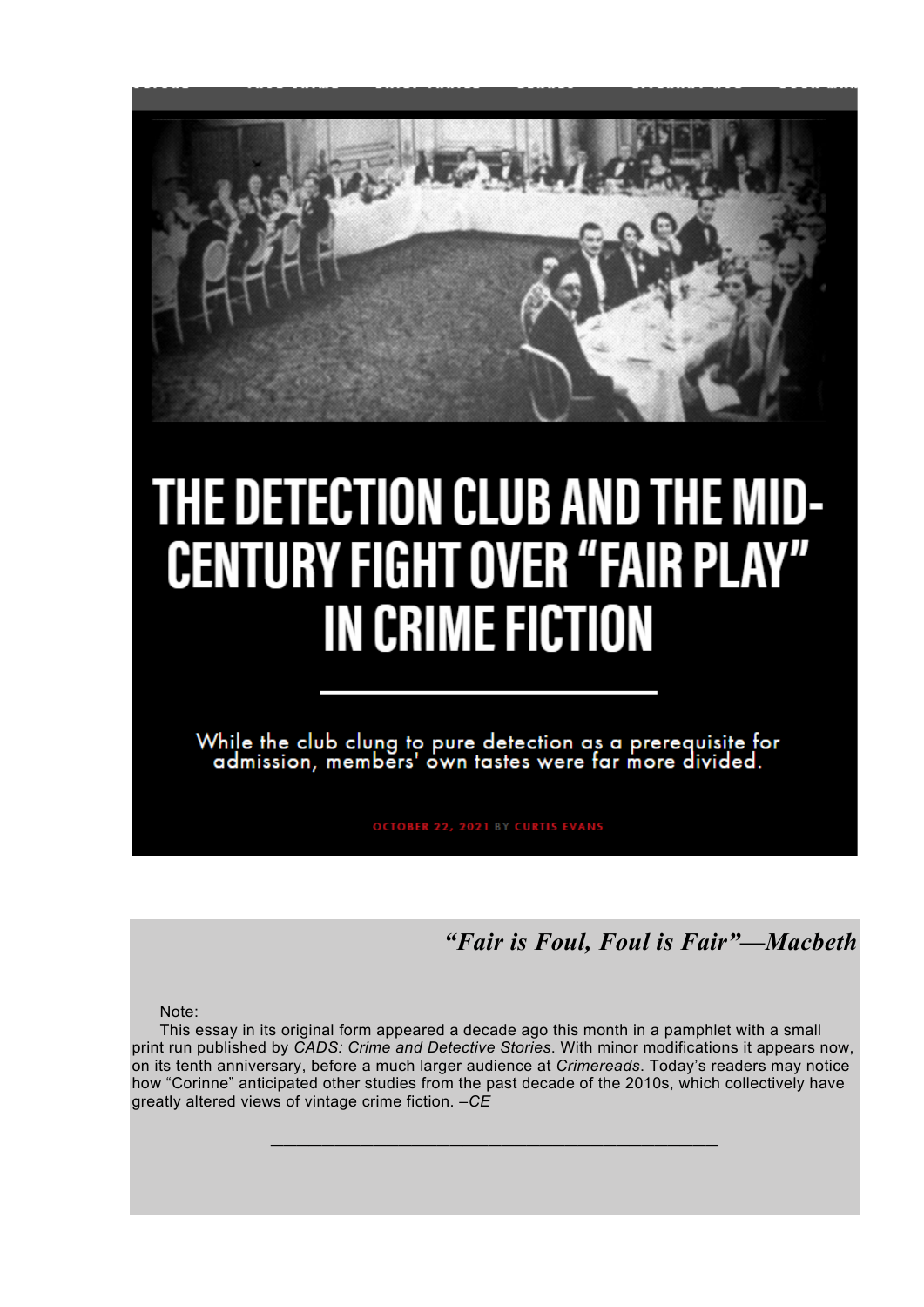### **PART I: THE MEMBERS OF THE CLUB**

\_\_\_\_\_\_\_\_\_\_\_\_\_\_\_\_\_\_\_\_\_\_\_\_\_\_\_\_\_\_\_\_\_\_\_

Great Britain's Detection Club, officially formed in London in 1930 by twenty-eight mystery writers in order to confab and foster the writing of detective fiction, has often been portrayed as a temple of aesthetic orthodoxy, symbolizing the obstinate determination of between-the-wars British mystery writers to enshrine eternally the detective novel as a purely mechanical puzzle. "There is no limit to folly," bemusedly observed Julian Symons, an early leading apostle of the modern crime novel, in his iconoclastic mystery genre survey *Bloody Murder* (first published nearly half-a-century ago in 1972), "but it seems surprising that the intelligent men and women who devised the rules [for writing detective stories during its so-called "Golden Age"] did not see that they were limiting the scope and interest of their work." To be sure, the sacred oath required of prospective members of the Detection Club demanded, among other things, their adherence to that Golden Age holy of holies, the principle of "fair play" (i.e., presentation of clues in a manner which allows the reader a chance of solving the mystery). Yet this oft-cited fair play principle does not tell the whole story of how Detection Club members saw their craft during that remarkable era known as the Golden Age of detective fiction.

In truth, over the course of the 1930s many Detection Club members, both founders and later initiates, moved away in their own work from the pure puzzle form, putting comparatively greater emphasis on what arch-traditionalist American detective novelist S.S. Van Dine in his "Twenty Rules for Writing Detective Stories" had dismissed in the 1920s as "literary dallying" and "atmospheric preoccupations." This "back-to-literature" movement notwithstanding, however, Detection Club members continued to pay formal obeisance to the Club oath's demand for fair play in the presentation of clues. Even when faced with the obvious diminution in Detection Club ranks at the end of World War Two and the fact that fewer upper-tier mystery writers were writing tales of pure detection, surviving Club members maintained some level of commitment to the fair play principle when evaluating prospective initiates.

Surviving correspondence among the membership from the late 1940s and early 1950s reveals that while the Detection Club accepted as members authors whose devotion to true detection in their genre writing seemed something less than firm (including Julian Symons), the Club also apparently turned down for membership other individuals on fair play grounds. Even more progressive Detection Club members like Dorothy L. Sayers, who in the 1930s had urged for movement within the genre away from a dominant emphasis on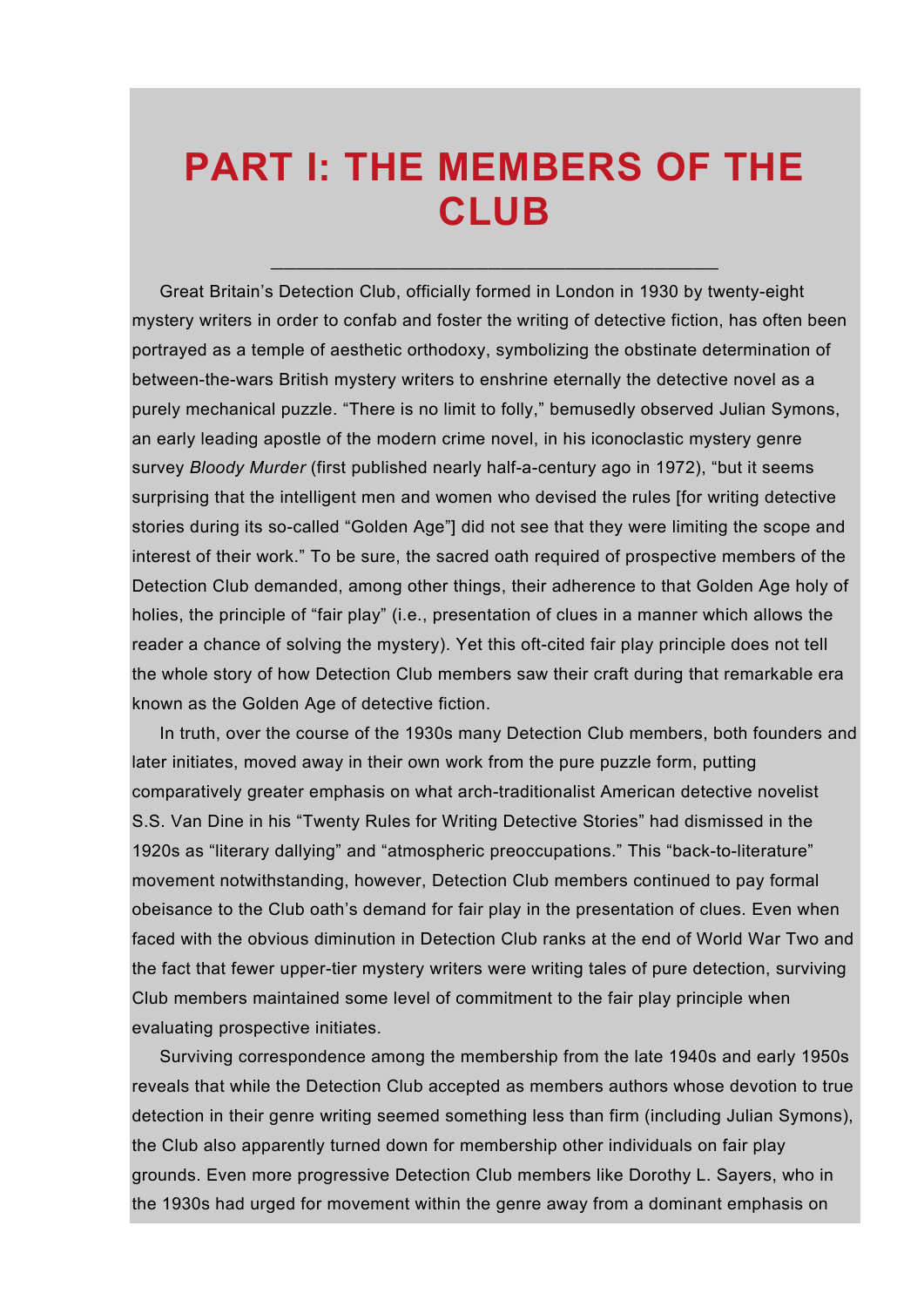detection, continued to apply the fair play rule when examining prospective candidates for membership in the post-WW2 period, although this rule did not absolutely determine membership decisions. In short, "fair play" still lived within the hallowed quarters of the Detection Club, even in Britain's postwar austerity era, a period when fewer new crime writers evinced interest in the intricacies of fair play. Yet many Club members, mindful of the need to enlist quality authors in their organization and cognizant of the altered aesthetics of the mystery genre in the time in which they were living (as well as being something rather more complex than their reactionary puzzle dogmatist caricatures), proved flexible in their application of the fair play principle.

The Detection Club's original 1930 membership of twenty-eight men and women included most of the prominent writers of British detective fiction at the time. Among the members were G. K. Chesterton, H. C. Bailey, E. C. Bentley, Anthony Berkeley, Agatha Christie, G. D. H. and Margaret Cole, J. J. Connington, Freeman Wills Crofts, R. Austin Freeman, Milward Kennedy, Ronald A. Knox, A. E. W. Mason, A. A. Milne, Arthur Morrison, Baroness Orczy, John Rhode, Dorothy L. Sayers, Henry Wade and Victor L. Whitechurch. Of this group only a small number were active members, i.e., people seriously involved in organizational matters. Some founding members, such as J. J. Connington, likely never attended another Detection Club event after their initiations.

Although he became honorary president of the Club after G. K. Chesterton's death in 1936, E. C. Bentley was really a ceremonial figurehead. However, Freeman Wills Crofts, John Rhode, Milward Kennedy and, most importantly, Dorothy L. Sayers were significantly involved in the administration of Club activities, which included not only meetings and annual dinners but maintenance of a Club library and the carrying-out of jointly-produced publishing ventures, namely the BBC radio series "Behind the Screen" (1930) and "The Scoop" (1931), the novels *The Floating Admiral* (1931) and *Ask a Policeman* (1933), and three collections of short stories and essays, *The Anatomy of Murder* (1936), *Six Against the Yard* (1936) and *Detection Medley* (1939). Additionally, two other original members played some administrative role in the Club: Helen Simpson and Ianthe Jerrold, straight novelists who essayed a few well-regarded efforts in the detection genre. Simpson's "Sir John" mysteries, co-written with Clemence Dane, also an original member of the Club, won high praise on both sides of the Atlantic; while Ianthe Jerrold's essays in the genre, once forgotten, have been reprinted by Dean Street Press.

Sometimes it proved challenging herding together a sufficient number of members for Club events to run smoothly. In the spring of 1937, for example, it became difficult for officers to find enough members to carry out the performance of the complicated rituals of the initiation ceremony (probably on behalf of initiates E.C.R. Lorac and Christopher Bush). In March of that year Dorothy L. Sayers learned that Club member Milward Kennedy would be in the United States during the scheduled ceremony and that Anthony Berkeley—an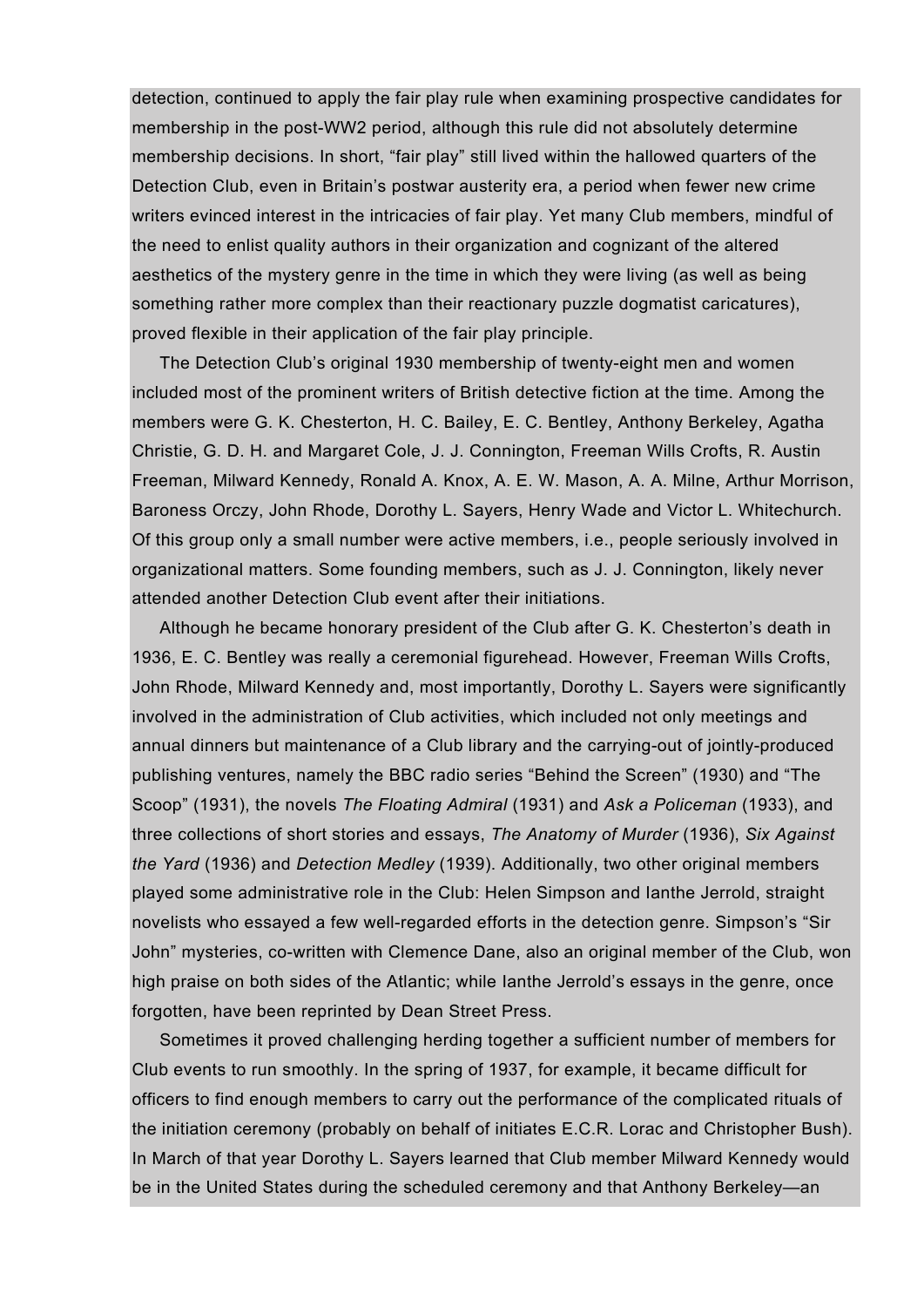eccentric individual who during his long membership in the Club consistently proved a prickly creature to handle—was baulking about attending and participating as well. "How very tiresome of [him]," Sayers complained of Berkeley in a letter to 1933 initiate Gladys Mitchell. "I knew he would break out of it. It is really difficult to think of anybody to take his place as we have used up pretty well all the men." Elaborating this latter point, Sayers noted that A.A. Milne, the celebrated creator of Winnie-the-Pooh and author of a single detective tale, *The Red House Mystery* (1922), was "a shy bird," while A.E.W. Mason, a mainstream novelist who had written a handful of highly-regarded detective novels, "very seldom" attended Club functions. Happily disaster was averted and the initiation dinner was carried off successfully, even though Hugh Walpole, who had "actually promised to come and do something," according to Sayers, in the event did not show either. However other such challenges confronted the Club over the course of the decade, giving a series of headaches to Sayers and other members who took the management of the organization seriously.

The admission of eleven new members between 1933 and 1937 facilitated the administration of Club activities in the years before World War Two, since some of the newer people proved enthusiastic participants in the organization, helping out considerably at the various activities and even going so far as actually to pay their dues on time. With the exception of Normal Kendal, a barrister and an Assistant Commissioner of Scotland Yard, all the newer members were detective fiction authors: Anthony Gilbert (1933), E. R. Punshon (1933), Gladys Mitchell (1933), Margery Allingham (1934), John Dickson Carr (1936), Nicholas Blake (1937), Newton Gale (1937) (actually the pseudonym for two authors, British oil executive Maurice Guinness and American writer Muna Lee, a native of the state of Mississippi), E. C. R. Lorac (1937) and Christopher Bush (1937). Of this latter group of initiates, Gilbert, Punshon, Mitchell, Carr, Lorac and Bush appear to have been active members, particularly the first four.

During this decade members of the Detection Club, old and new, devoted and casual, were themselves testing the boundaries of the detective fiction genre, despite the Club's reputation as a bastion of puzzle orthodoxy. To no small extent, the revolution against the primacy of the puzzle in British detective fiction came from within. Perhaps the most important Detection Club revolutionaries in this regard were, among the original members, Anthony Berkeley, Dorothy L. Sayers, Milward Kennedy and Henry Wade and, among later members, E.R. Punshon, Anthony Gilbert, Gladys Mitchell, Margery Allingham and Nicholas Blake. None of these authors ever totally abandoned the puzzle in their genre writing, but all of them in their works deemphasized fairly clued puzzlement relative to other, purely literary, elements.

The greatest Detection Club insurgent was the man often termed the Club's founder, Anthony Berkeley. (It was Berkeley who in 1928 had suggested the initial informal dinner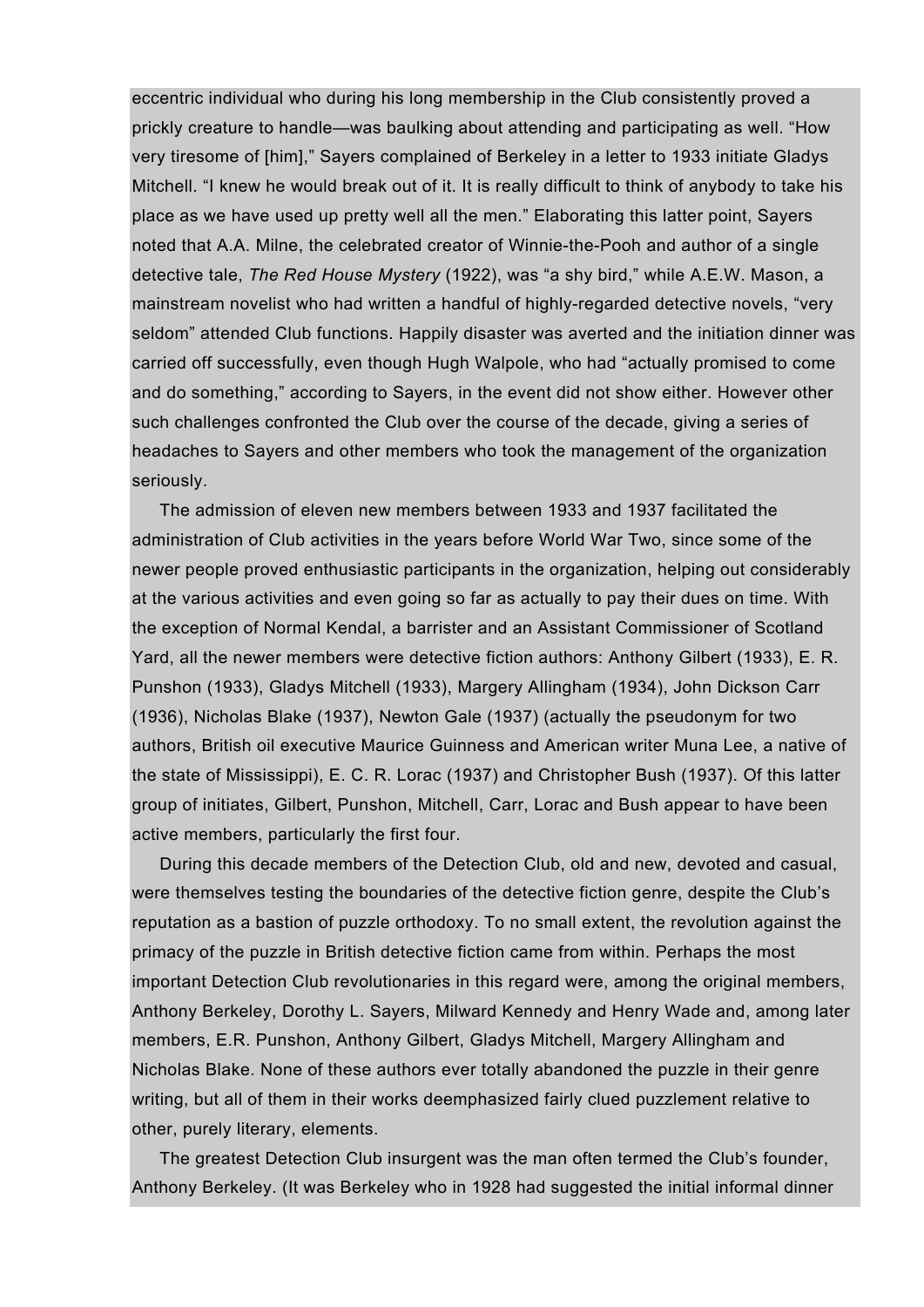meetings which led to the creation of the Club.) Even before the official formation of the Detection Club in 1930, Berkeley had with his famous novel *The Poisoned Chocolates Case* (1929) produced a tale subversive of the traditional genre; for in it successive solutions to a murder are advanced, only to be disproved one by one. Even though the supposed truth is eventually reached (by the most unlikely and unprepossessing of amateur detectives), the novel seems a calculated upending of Golden Age rationalism, carrying as it does the suggestion that "truth" is endlessly malleable, with one set of facts capable of producing numerous different, seemingly plausible, solutions.

The next year, Berkeley made his intention of subverting the detective fiction genre quite clear in the preface to his novel *The Second Shot* (1930), which appeared the very year the Detection Club was founded. In this preface-cum-manifesto, Berkeley pronounced that "the days of the old crime-puzzle, pure and simple, relying entirely upon the plot and without any added attraction of character, style, or even humor, are in the hands of the auditor." The future of the genre lay not with tales chained to a logical puzzle but with novels having merely "a detective or crime interest" that would hold readers "less by mathematical than by psychological ties." According to Berkeley, even the most ordinary, workaday murders in real life had enticing complications of "emotion, drama, psychology, and adventure" which the "conventional detective story," constricted by rigid rules of fair play, was incapable of conveying.

*The Second Shot* hardly lives up to the grandiosity of Berkeley's preface, its most subversive element being that Berkeley's amateur detective Roger Sheringham reaches the wrong solution—a common enough occurrence with Sheringham. However, in 1931 Berkeley to much fanfare published, under his Francis Iles pseudonym, the famous "inverted" novel *Malice Aforethought*, in which the reader's interest is not the mental one of attempting to solve a murder puzzle through logical deduction, but the emotional one of watching a person commit murder and then try to evade the grinding mills of justice. The next year Berkeley produced another Iles novel, *Before the Fact* (1932), in which the focus this time is on a potential "murderee": a woman who fears her husband is going to murder her. Meanwhile, Roger Sheringham novels that Berkeley produced under his original pen name continued to diverge from traditional puzzles: *Top Storey Murder* (1931) (Sheringham gets the solution wrong again); *Jumping Jenny* (1933) (a tale of people conspiring to hide from the police what they think is the truth about a murder); and *Panic Party* (1934) (concerning murder and social breakdown on an island). Indeed, to the last-named novel, *Panic Party*, Berkeley appended a nose-tweaking dedication, in the form of a note to his fellow Detection Club member, Milward Kennedy, in which the puckish author boasted that his latest opus had broken every Detection Club "rule":

MY DEAR MILWARD KENNEDY—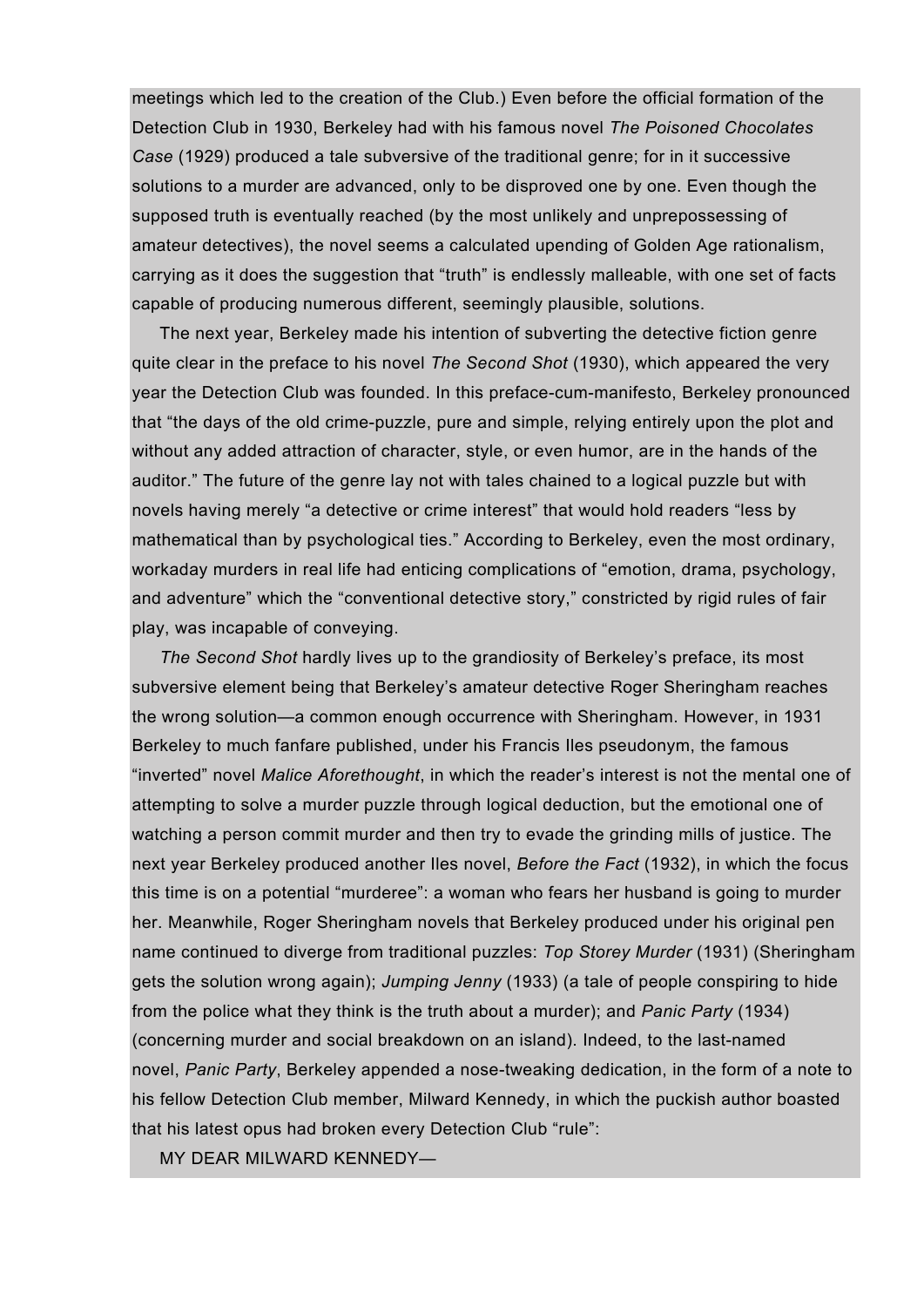You once challenged me…to write a book in which the only interest should be the detection. I have no hesitation in refusing to do anything so tedious, and instead take the greatest pleasure in dedicating to you a book which is precisely the opposite, which breaks every rule of the austere Club to which we both belong, and which will probably earn my expulsion from its membership.

In truth, *Panic Party* did not constitute the categorical, down-the-line challenge to the Detection Club oath that Berkeley contended it did. (I fail to recall the presence in the tale of, among other proscribed things, death-rays, ghosts or "Chinamen"), although admittedly it certainly is a long way from a traditional fair play puzzle novel. Its publication did not have the slightest impact on Berkeley's membership in good standing of the Club, however. Although in her review of the novel in the *Sunday Times* Dorothy L. Sayers cocked an eyebrow over Berkeley's "slightly aggressive epistle dedicatory," she faulted the novel, not for its flaunting of Detection Club rules, but for its unremittingly nasty characters. "There is a point at which ruthless realism becomes…a little too bad for belief," Sayers lectured. She also tweaked Berkeley by wondering "whatever the *opposite* of detection may be."

During these same years Dorothy L. Sayers herself was stretching the boundaries of the genre, both as a popular author and as an influential critic. In her mystery criticism Sayers began calling for detective novelists to place less emphasis on the puzzle and more on realistic character development and good writing, in order to bring the mystery novel back into the mainstream of English literature, as she believed it to have been back in Victorian sensation novelist Wilkie Collins' day. In her review of the 1933 Berkeley novel *Jumping Jenny*, for example, Sayers figuratively welcomed the tale with open arms, acclaiming it as a step in the right artistic direction for the genre:

The greatest peril that besets the detective story is that of over-mechanisation. We have trodden the weary mile so often—the corpse, the constable, the interrogations, the false clues, the infallible sleuth, the criminal's anxiety to cover his tracks, the slip, the true crime, the deductions, the dramatic expose, and the revolver shots in the final chapter. Mr. Anthony Berkeley deserves all gratitude for his energetic efforts to escape from the thralldom of formula.

In "Jumping Jenny" he has kicked over the traces with glee and gusto….He is an adept at showing how, from a single set of premises, the over-ingenious mind may construct endless theories, all plausible and all wrong, and it is immensely entertaining to watch the unhappy Sheringham light upon the truth, elaborately prove it to be impossible, and then proceed, with enormous self-importance, to demonstrate the convincing truth of what never happened at all.

If you are hard-boiled and disillusioned about detectives, you will find this tale very refreshing.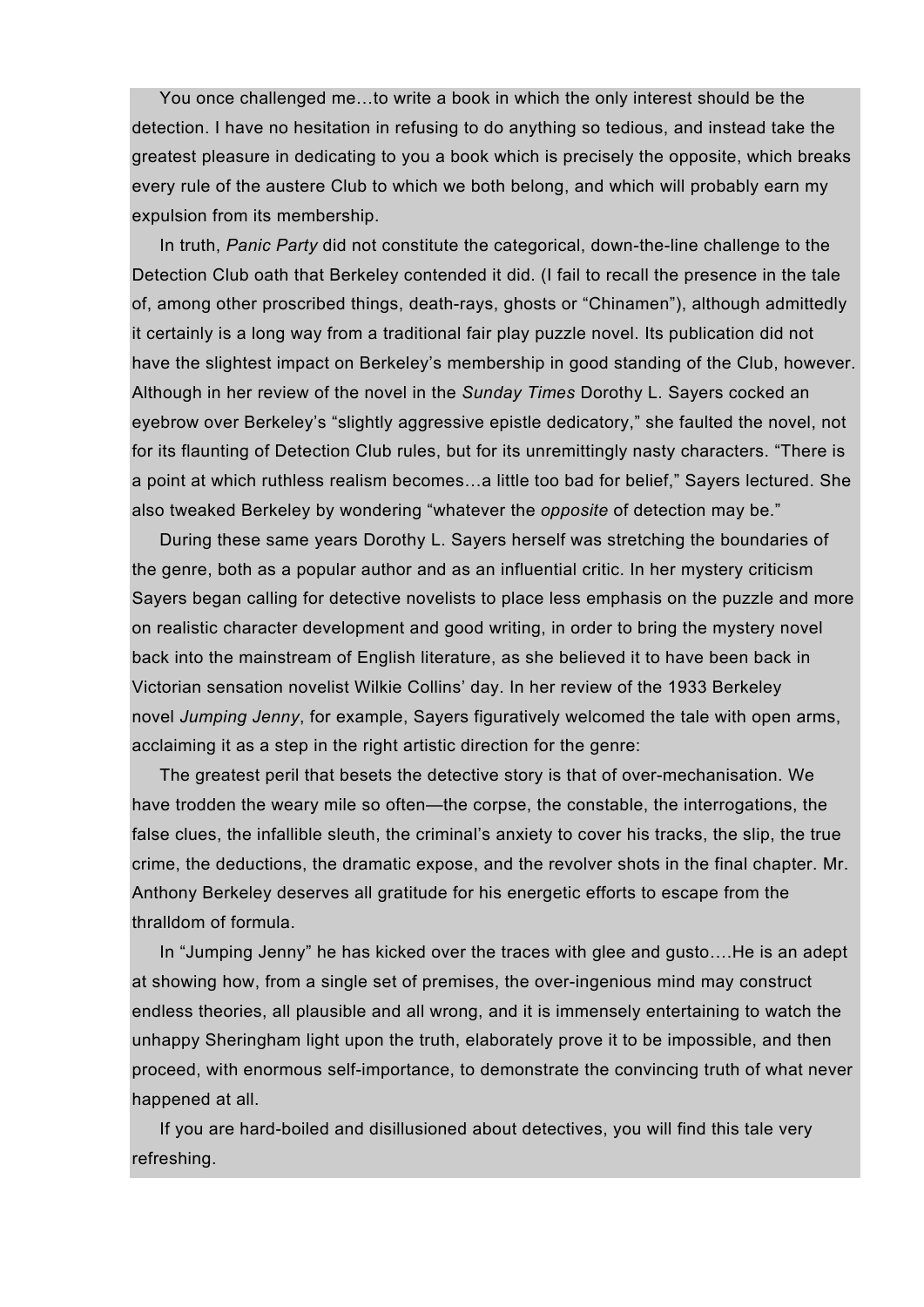It reminds me in some ways of "The Poisoned Chocolates Case," and I am not sure that it is not the cleverest thing Mr. Berkeley has done since that very clever book.

As a novelist Sayers practiced what she preached in her critical essays and reviews, for the mysteries she published between 1930 and 1935 (with the exception of the highly traditional 1931 Croftsian railway timetable novel, *The Five Red Herrings*) show movement toward her expressed ideal, the detective novel of manners. In 1930, Sayers produced two rather unorthodox detective novels: *Strong Poison*, in which her bright and flippant aristocratic amateur detective, Lord Peter Wimsey, falls shatteringly in love with beleaguered detective novelist Harriet Vane, on trial for the murder of her lover; and *The Documents in the Case*, which dispensed with her series detective entirely in telling, partially in epistolary form, the seedy tale of a suburban crime of passion. 1932's *Have His Carcase* deepens the Peter and Harriet relationship, while *Murder Must Advertise* (1933) and *The Nine Tailors* (1934) immerse readers in well-conveyed settings, respectively a London advertising agency and a pious English village.

Although with these novels Sayers continued to produce tales with a detective interest, in her bestselling and penultimate completed Peter Wimsey novel, *Gaudy Night*, that detective interest (which does not even include a murder) is dwarfed by other questions, like the place of educated women in society and whether Harriet will consent to marry Lord Peter. Similarly, in Sayers' final completed detective novel, *Busman's Honeymoon*, accurately subtitled a love story with detective interruptions, the author seems more interested in depicting Peter's prowess as a lover than as a detective. After the publication of *Busman's Honeymoon*, Sayers, with minor exceptions, would abandon the writing of detective fiction (leaving an unfinished Lord Peter novel behind her)—though, as we will see, she did not stop reading the stuff.

Berkeley and Sayers are merely the most famous dissidents from the supposed pure puzzle orthodoxy of the Detection Club. The lesser-known though worthy writers Milward Kennedy and Henry Wade offer two other significant examples of Detection Club founding members who "went astray." Milward Kennedy, who began his mystery writing career as a traditional puzzler, started turning out a different sort of tale in the mid-Thirties. (This was also the time when he succeeded Sayers as the mystery reviewer for the *Sunday Times*, where like Sayers he embraced the cause of making the detective novel both more literary and more realistic.) Kennedy's *Poison in the Parish* (1935) is a semi-inverted village satire; his *Sic Transit Gloria* (1936), described by the author as " a few days in the life of a man whose friend dies," is more a psychological study than a conventional puzzle; and his *I'll be Judge, I'll be Jury* (1937) is a dark inverted mystery, far closer to the spirit of the crime novel as envisioned by Julian Symons in his genre survey *Bloody Murder* than the pure puzzle of the Golden Age. After 1937, Kennedy would sporadically produce only four more mystery novels, works seemingly influenced more by the new style Eric Ambler espionage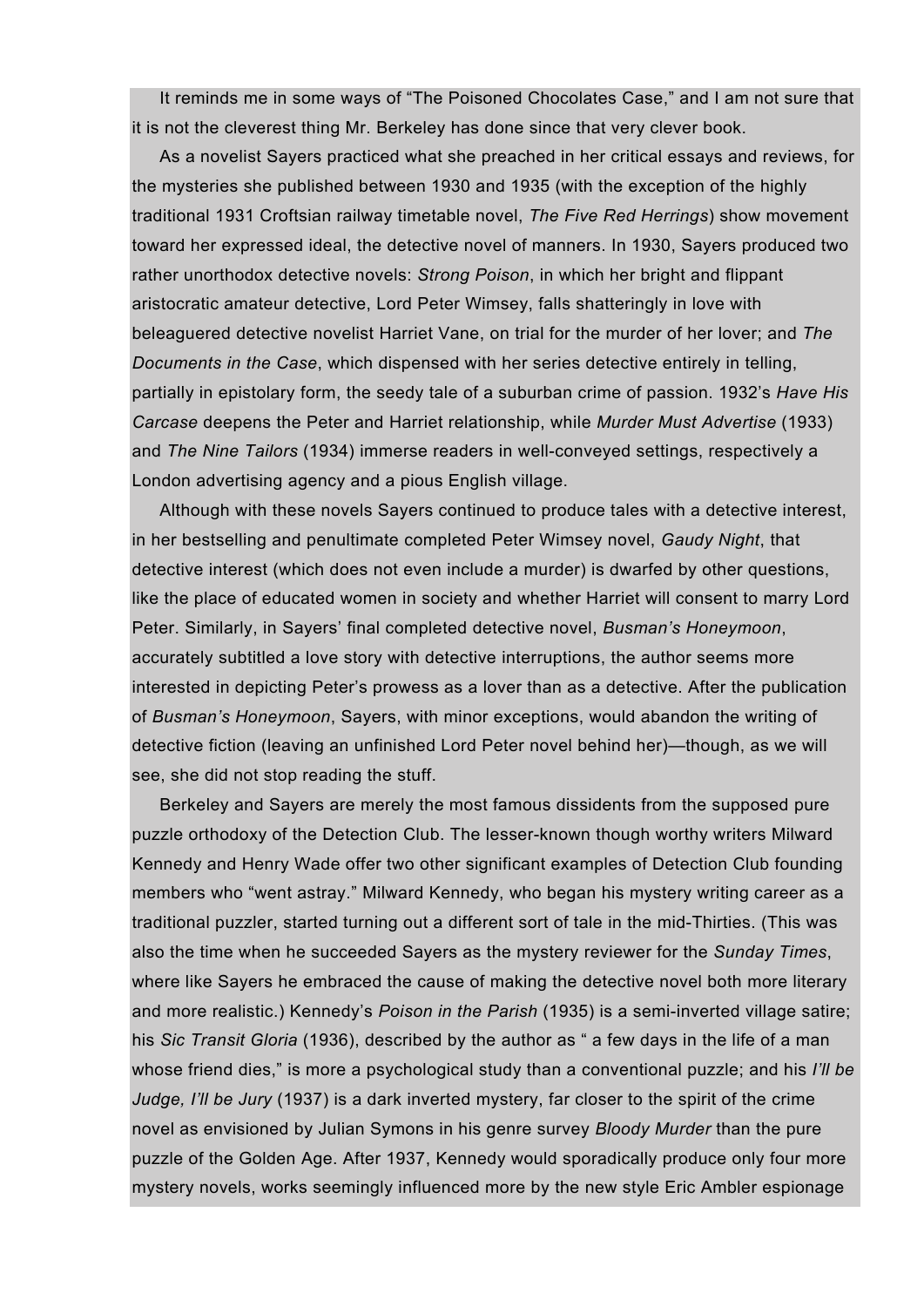tale and the tough American detective story associated with Dashiell Hammett and Raymond Chandler than by classical British mystery. In *Sic Transit Gloria*, Kennedy, evidently having caught the preface bug from Anthony Berkeley, admitted to his publisher, Victor Gollancz (who also published Sayers), a deliberate missionary intent in his writing: "You and I are both lovers of the detective novel, and believe that it has a place in literature. For my part I believe too that if the detective novel becomes too stereotyped, if its 'rules' are applied too rigidly, the genre may be destroyed."

Although Henry Wade never attached a self-justificatory preface to any of his novels, he too began to move away from the traditional clue-puzzle and toward crime novels where the puzzle concerned human character, not railway timetables. Wade's first six novels, while certainly above the average in terms of writing, are relatively traditionalist in their emphasis on fair play puzzles. However, in 1932, the year Wade's sixth detective novel was published, the author wrote a letter to Dorothy L. Sayers which suggested that his thoughts as a writer had begun to wander in new directions. In his letter Wade warmly commended Sayers for her new mystery, *Have His Carcase*, the second installment in the Lord Peter-Harriet Vane saga. "The plot," Wade noted, "is excellent"; yet what pleased him most of all was "the actual writing and the characterization." Even minor characters, Wade found, were "one and all real and alive…not caricatures but human beings with souls."

The next year Wade, clearly directly inspired by Sayers' work, published a new crime tale, *Mist on the Saltings* (1933), in which he showed greater interest in delineating realistic character development, setting and police procedure than in devising an intricate clue puzzle. This shift in emphasis can be seen in much of his work over the rest of the decade. Only *Constable, Guard Thyself!* (1934) is a relatively traditional puzzle tale (though like Sayers' *Murder Must Advertise* it is something of a "workplace novel," where much space is given over to portraying the workings of a provincial police station). On the other hand, one novel, *Heir Presumptive* (1935), is an inverted tale in the style of Iles; two others, *Bury Him Darkly* (1936) *and Lonely Magdalen* (1940) are police procedurals; and another two, *The High Sheriff* (1937) and *Released for Death* (1938), are best seen, like *Mist on the Saltings*, as crime novels, explorations of character as impacted by crime. After World War Two, Wade would go on to produce seven more mystery novels between 1947 and 1957, but only a couple of them really adhere to the classical pattern.

Newer members of the Detection Club experimented as well in the 1930s. Novels by E. R. Punshon, Anthony Gilbert (pseudonym of a woman, Lucy Beatrice Malleson) and Gladys Mitchell showed less interest on the part of the authors in intricate clueing and more in writing style. The first of these three writers, E. R. Punshon, who has been reprinted by Dean Street Press, was one of Dorothy L. Sayers' favorite detective novelists over a period of some twenty-five years (from 1929, when he began publishing true detective novels, to 1956, the year of his death and the appearance of his last book). Sayers valued Punshon's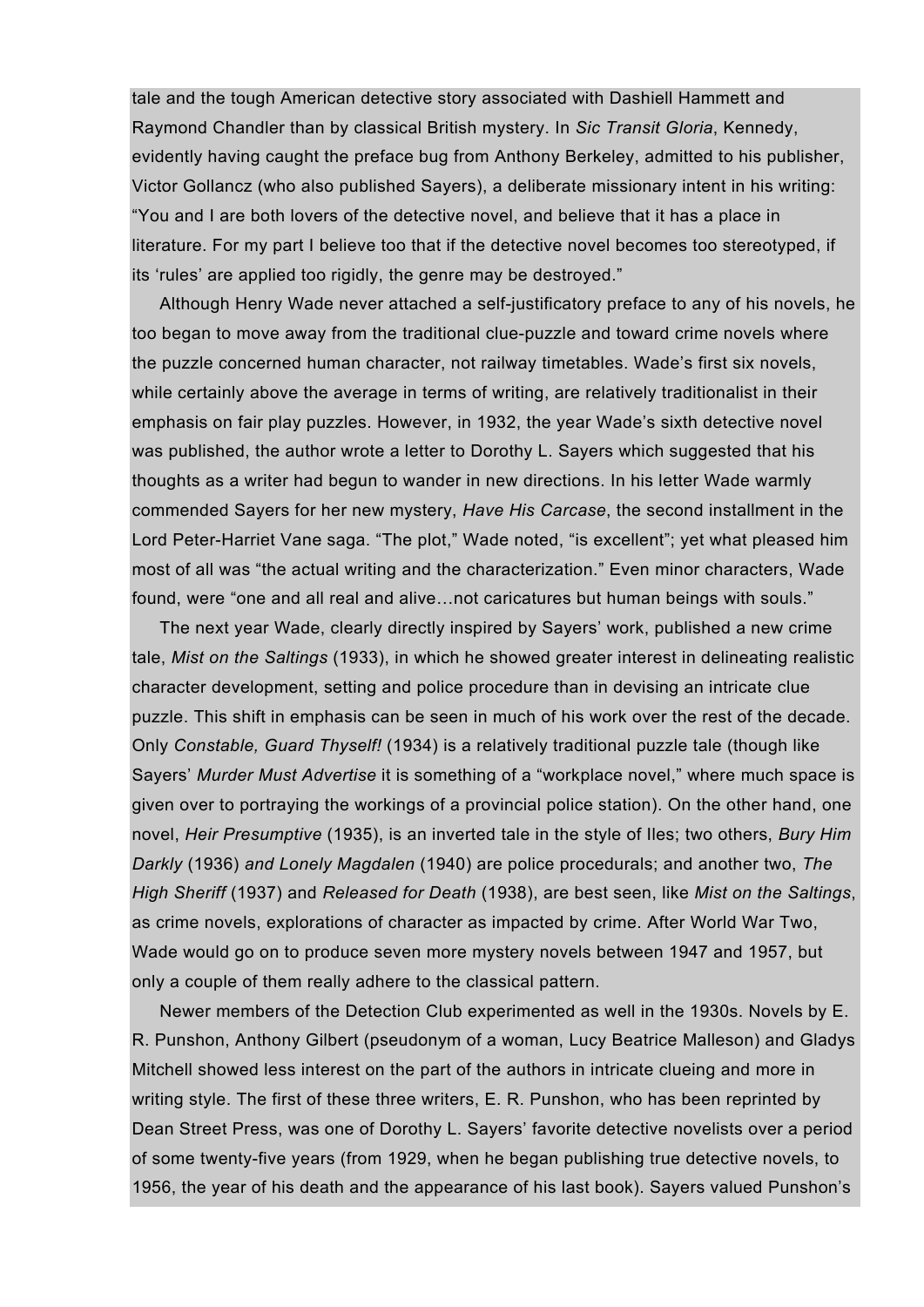mysteries primarily for what she saw as their merit as crime literature rather than mere puzzles. In a 1933 *Sunday Times* review which clearly was much prized indeed by the blurb writers of E. R. Punshon's publisher Victor Gollancz, Sayers asked the question, "What is distinction?" and answered with the name of Punshon.

Sayers made it abundantly clear that what she referred to here was not plotting distinction but rather literary distinction. It was literary distinction, she declared, that was "missed by scores of competent mystery writers who can construct impeccable plots. The few who achieve it step—plot or no plot—unquestioned into the first rank." Conceding that "in the mere mechanics of puzzle-making, Punshon has his masters," Sayers nevertheless asserted that Punshon's tales more importantly had "that elusive something which makes them count as literature." The current Punshon mystery novel she was reviewing, *Information Received*, was in Sayers' view "a real book, not assembled by a journeyman, but written, as a book ought to be, by a man who is a writer first and foremost."

All Sayers' reviews of Punshon's detective fiction during her stay at the *Sunday Times* consistently emphasized the author's merit as a writer, not as a puzzler. Critiquing Punshon's *Death of a Beauty Queen* (1935), for example, Sayers, after chastising readers who preferred "their detective stories to be of the conventional kind" and enjoyed "the surface excitement without the inward disturbance that comes of being forced to take things seriously," went on to praise Punshon for eschewing elaborate detection in his novel and instead concentrating on "characters and their human relationships." By doing this, Sayers wrote approvingly, Punshon had produced "a fine and interesting novel, where the emotional discords are resolved in a strain of genuine pathos." Similarly, in a review of Punshon's *Mystery Villa* (1934), Sayers took time to note the resemblance of a character in the tale to Charles Dickens' famous fictional recluse, Mrs. Havisham from the novel *Great Expectations*. Indeed, the impressed Sayers went so far as to declare that of the two men Punshon had limned the more memorable delineation: "In 'Mystery Villa' we have the real thing—real solitude, real filth, real starvation of mind and body, with a real and ghastly necessity underlying the whole horrible superstructure of unreason." About the plot mechanics of the detective novel Sayers had little to say.

While E. R. Punshon maintained a consistent style as a detective novelist, emphasizing literary qualities over complexly plotted puzzles (though never dispensing with the puzzle structure), over the course of the 1930s Anthony Gilbert and Gladys Mitchell more gradually moved away from pure puzzlement. Anthony Gilbert came to focus more and more on her favored theme of the travails suffered by the weak and powerless (most often women or children), who are ultimately rescued by her raffish knight errant, defense attorney Arthur Crook, whom she introduced in 1936. Tales like *The Vanishing Corpse* (1941), *The Woman in Red* (1941), *Something Nasty in the Woodshed* (1942)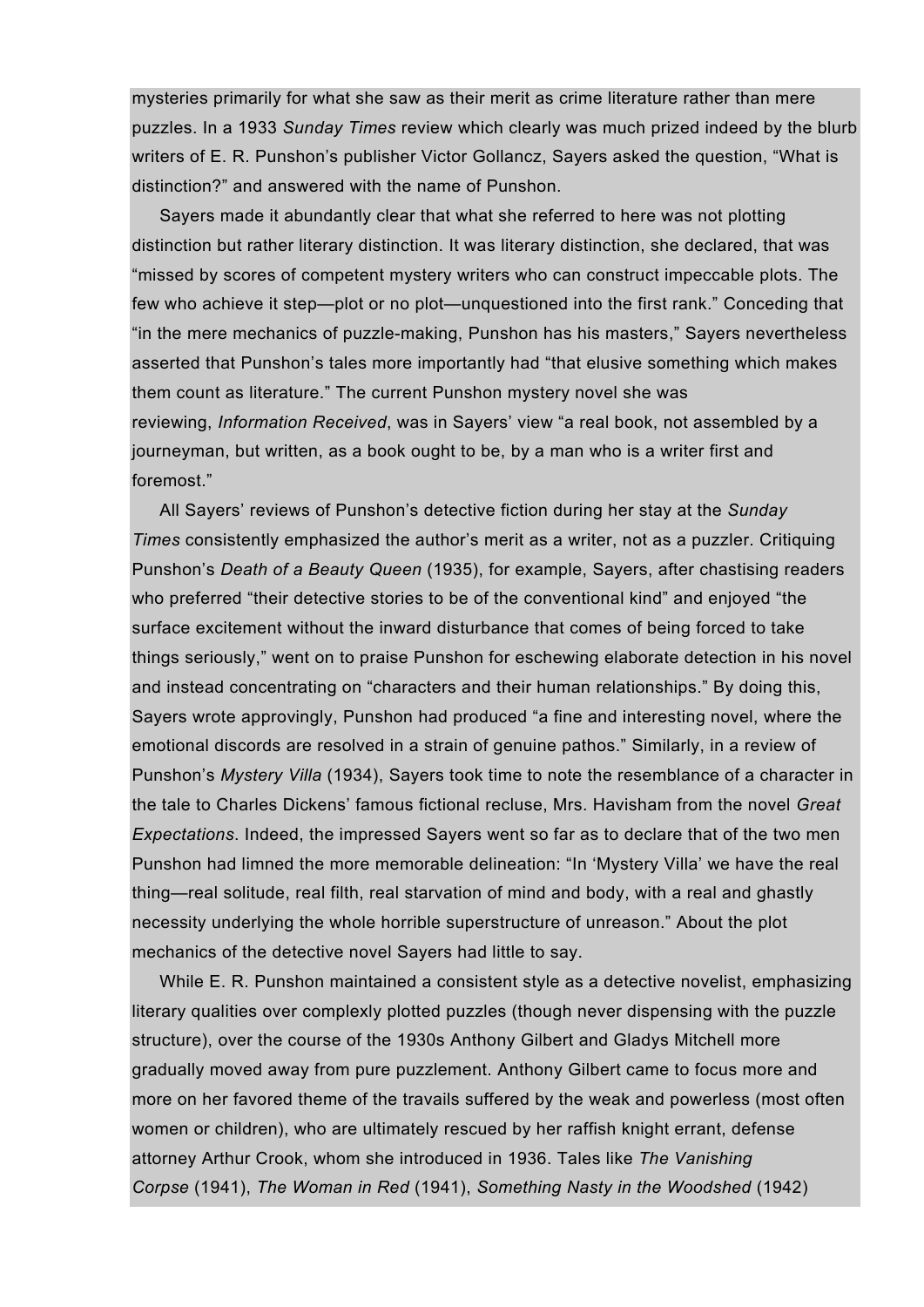and *The Mouse Who Wouldn't Play Ball* (1943) arguably are more accurately classified as women in peril suspense thrillers than classical form clue-puzzles. A similar trajectory away from orthodox puzzling can be found in the work of the exuberant and idiosyncratic Gladys Mitchell. Indeed, many of Mitchell's later books are, from the standpoint of orthodox detection, something rather approaching ghastly bloody messes (see for example, *Here Comes a Chopper*, 1946); and it is difficult to see true sticklers about "fair play" giving the author a passing grade to them.

Although they wrote fairly clued detective novels in the Thirties and Forties, two other newer Club members, Margery Allingham and Nicholas Blake (the pseudonym of poet and later Cambridge lecturer and Oxford professor Cecil Day Lewis), expended much effort on writing and characterization and were two of the most highly regarded British writers within the genre by the end of the decade. Often reviewers praised Allingham and Blake, as Sayers had Punshon, for producing novels of crime that were genuine literature and not merely puzzles. Publishers similarly emphasized the literary qualities of detective novels by Allingham and Blake such as *The Fashion in Shrouds* (murder in the world of high fashion) and *The Beast Must Die* (father plots to avenge death of son). For example, Heinemann, Allingham's British publisher, boasted in its blurb for *The Fashion in Shrouds* (1938) that Allingham had produced "a convincingly realistic novel of modern times" and "a powerful modern novel which has something to say about the world in which we live." Bold claims like this one, which were becoming increasingly common in the world of mystery fiction, turned on their head the traditionalist dismissals of "literary dallying" made by the puzzleminded Van Dine school.

In a talk given to members of the Asia Club in 1958, Cecil Day Lewis for his part expressed sentiments surely at odds with fair play puzzle orthodoxy:

I find [that] myself and indeed most of the detective writers I admire most now are clearly moving away towards something which…I call…the *whydunit*, the psychological thriller. I think that, when you've written a few of these simple puzzle novels, the kind of the novel, say, that Agatha Christie writes, where the characters are ciphers, and everything is in the plot and the mystification and the puzzle, if you're not Agatha Christie, you get *bored* doing it, and I'm *not* Agatha Christie and I have got *bored*. I've become much more interested in trying to discover…how people behave under abnormal stress, or in abnormal situations.

Blake speculated that "this contemporary change" of artistic attitude toward the mystery novel "probably started about 1930"—coincidentally the very year the Detection Club was founded.

Despite what might be seen as a slighting reference by Blake to England's thenreigning Queen of Crime, Agatha Christie—"if you're not Agatha Christie, you get bored doing [puzzles]"—Christie herself, as well as several other more orthodox Detection Club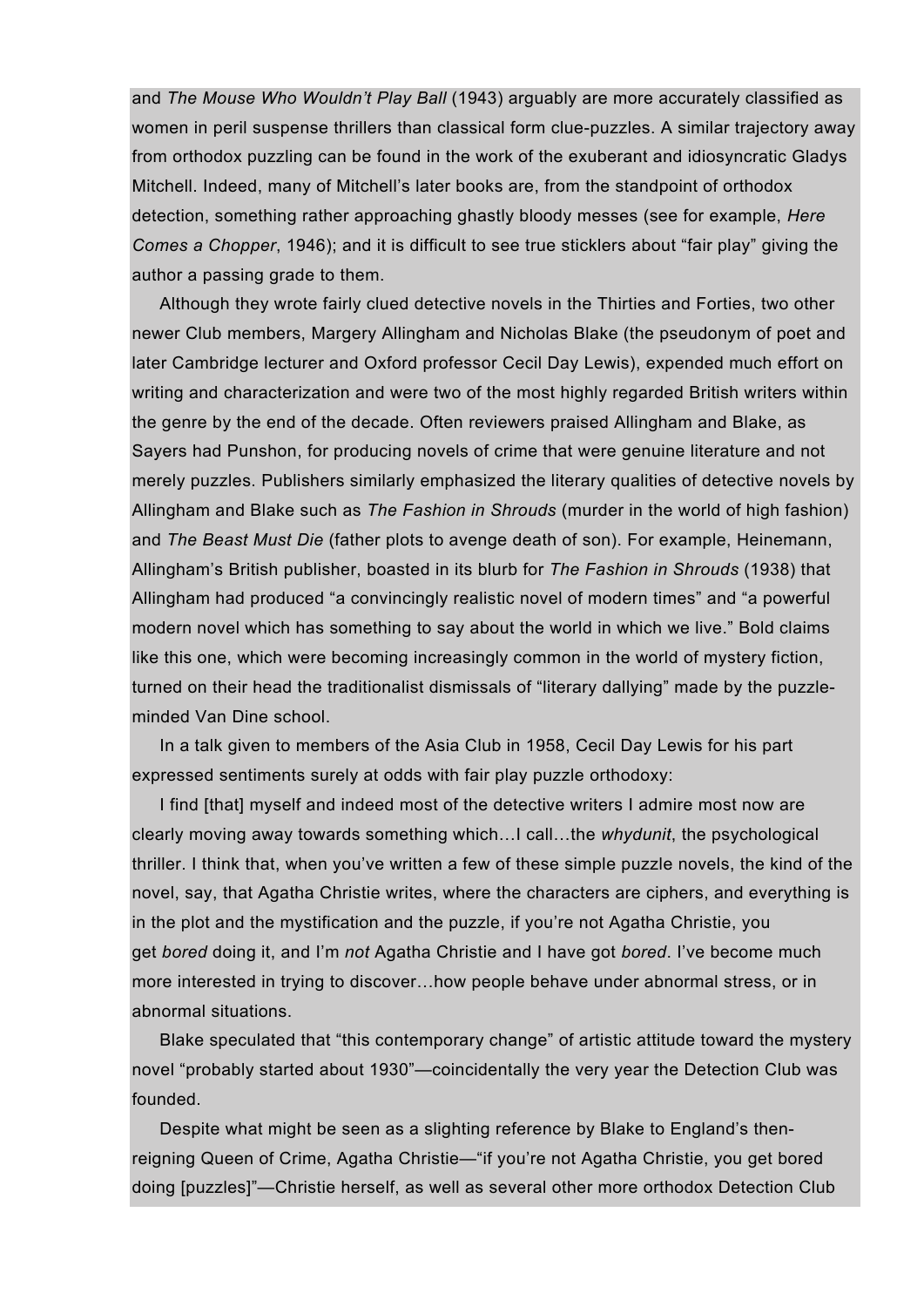members, had begun experimenting with the traditional detective novel form in the late 1930s. Indeed, Christie's most famous novel *And Then There Were None* (1939) is an unrelievedly grim, dark meditation on guilt and justice, with no detective to detect. Several other Christie works from the period, like *Sad Cypress* (1940), *Five Little Pigs* (1942) and *The Hollow* (1946), offer more streamlined puzzles along with more elaborate treatment of character and emotional situations. A similar development can be seen in several novels from the period by the celebrated "locked room" mystery writer John Dickson Carr, notably *The Burning Court* (1937), *The Emperor's Snuff-Box* (1942) and *She Died a Lady* (1943, credited to Carr's pseudonym Carter Dickson).

Even Freeman Wills Crofts, placed by Julian Symons at the head of what he derisively dubbed the "Humdrum" school of purportedly dull, puzzle-preoccupied writers, began producing less mechanically complex novels with greater focus on character and theme. As early as 1934, Crofts published one fully inverted novel, *The 12.30 from Croydon*, and one partially inverted tale, *Mystery on Southampton Water,* both of which portray the tempting of characters into criminal acts. His next two novels, *Crime at Guildford* (1935) and *The Loss of the 'Jane Vosper'* (1936), are quite involved affairs with the thinnest of cardboard characters; yet after the publication of these two tales, the deeply religious Crofts increasingly turned to a different style of novel, one which emphasized, in the manner of the Biblical parable, the moral dilemmas and mental traumas faced by characters confronted with or tempted by crime. See especially *Man Overboard!* (1936) (a woman who is tempted by riches learns that the promise of great wealth is not necessarily an unmixed blessing); *The End of Andrew Harrison* (1938) (a man witnesses the unhappiness wrought by greed in business); *Antidote to Venom* (1938) (another inverted tale, overtly urging religious redemption of criminals); *Fatal Venture* (1939) (a man comes to see the evil wrought by casino gambling); *James Tarrant, Adventurer* (1941) (a woman involved in the unethical patent medicine industry suffers emotional torments); and *The Affair at Little Wokeham* (1943) (another crime-does-not-pay inverted tale).

Similarly, Crofts' fellow "Humdrum," John Street, although he never abandoned the classical puzzle approach, produced some "John Rhode" and "Miles Burton" tales at this time which reveal a greater focus on characterization and setting: *The Bloody Tower* (1938) (graphically gloomy setting with a doomed rural family); *Death Pays a Dividend* (1939) (introduces a clever and charming love interest for the genteel young police detective Jimmy Waghorn, in the manner of Dorothy L. Sayers, Margery Allingham and Ngaio Marsh); *Death at the Helm* (1941) (strives to portray murder as having a real emotional cost); *Murder, M. D.* (1943) (memorable village setting and more interesting characters). Other works and additional authors could be listed, but these examples should suffice.

\_\_\_\_\_\_\_\_\_\_\_\_\_\_\_\_\_\_\_\_\_\_\_\_\_\_\_\_\_\_\_\_\_\_\_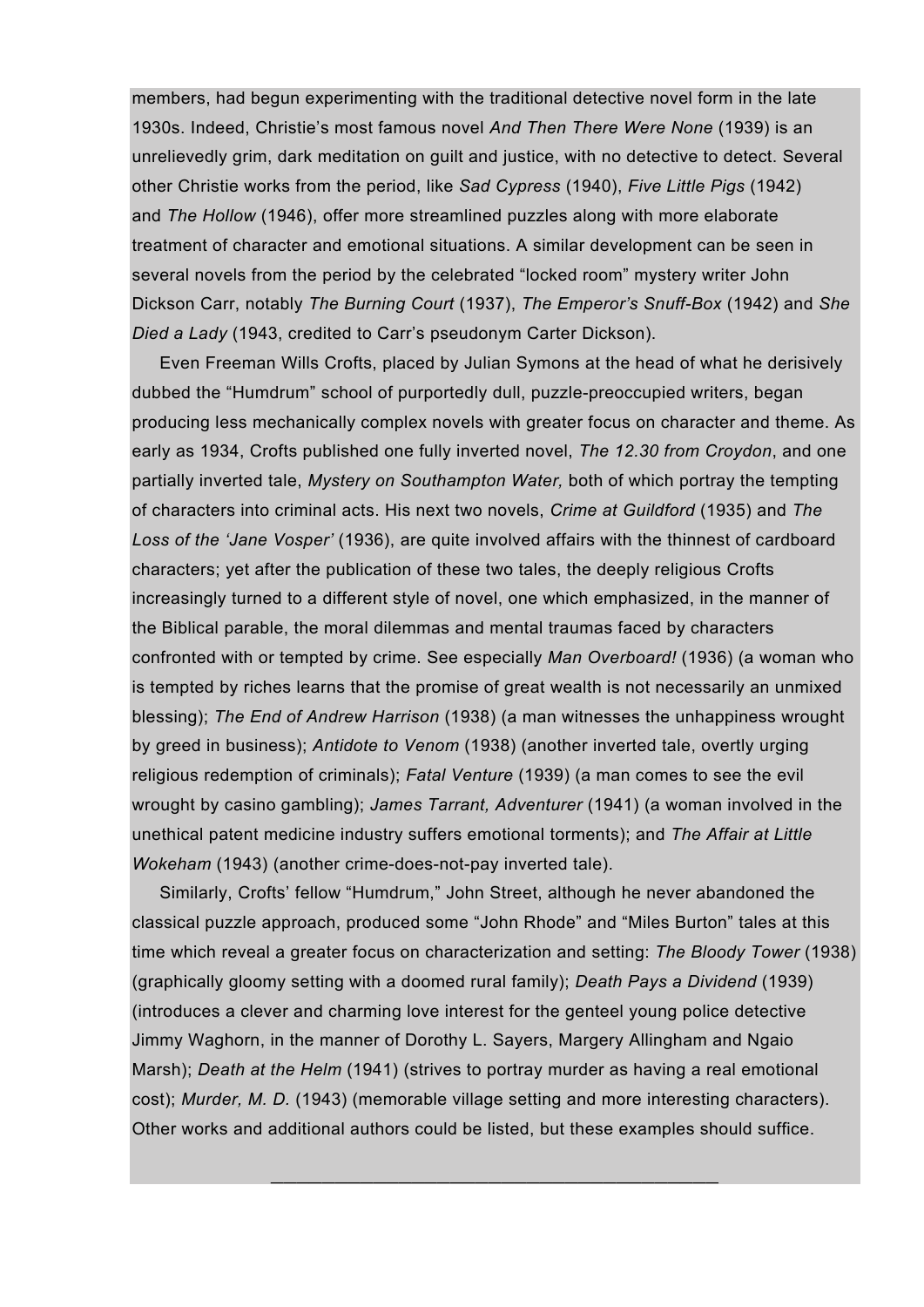## **PART II: THE DETECTION CLUB GOES TO WAR**

\_\_\_\_\_\_\_\_\_\_\_\_\_\_\_\_\_\_\_\_\_\_\_\_\_\_\_\_\_\_\_\_\_\_\_

By the time World War Two erupted in 1939, the Detection Club had demonstrated that, contrary to popular myth, its membership was not a hopelessly reactionary, obstructionist priesthood determined to maintain the supremacy of the pure puzzle novel at the cost of characterization and literary style. Yet despite undeniable innovation in the works of Club members, all the writers admitted up through this time had produced at least some books with true fair-play detection. For example, any concerns over Nicholas Blake's admission to the Detection Club in 1937 arose out of his left-wing politics rather than his style of mystery writing—and even these were not really serious. In a letter to Gladys Mitchell, Dorothy L. Sayers confided that she was "quite agreeable to the election of Mr. Nicholas Blake to the Club," even though the man behind the Blake pseudonym, Cecil Day Lewis, had "Communistic leanings." Declaring that she very much doubted the leftist poet would "split up the happy home," she expressed no objection, either ideological or artistic, to Blake's admission. All three of the detective novels which he had published up to that point were relatively traditional affairs (though better written than the norm), Blake at this time having not yet tired of "simple puzzle novels."

The onset of World War Two would soon change the Detection Club's membership goal from one of finding acceptable new members to that of enhancing the chances that existing members might continue to exist. At first there was some notion that the organization could be kept running during hostilities, and thus the hunt for likely initiates was continued. In April 1940, three more individuals, Georgette Heyer, Richard Hull and C. H. B. Kitchin, were considered as prospective Detection Club members, but Heyer evidently declined membership and Kitchin likely did so as well. Both Heyer and Kitchin were professional novelists who wrote detective fiction only as a sideline. The former was best known for her witty Regency romances, while Kitchin primarily wrote serious, fairly highbrow novels. Perhaps neither author took their detective fiction seriously enough to make a public affirmation of it. (Additionally, Heyer's detective novels were actually plotted by her husband, George Ronald Rougier.)

Richard Hull, who eventually became a Club member in 1946, when the organization began meeting again, presumably had been amenable to joining six years earlier, but there is no record I could find which reveals whether members took a vote on the matter in 1940. Ironically, Hull, who was best known for his celebrated inverted crime novel, *The Murder of My Aunt* (1934) was by far the least orthodox of this trio. Of the seven crime novels he had published up to April 1940, perhaps only a couple of them, *The Murderers of Monty* (1937) and *And Death Came Too* (1939), really approach being traditional puzzle novels, while several of his tales, like *The Murder of My Aunt, Keep It Quiet* (1935), and *The Ghost It Was* (1936) simply cannot be seen, from a strict fair play standpoint, as satisfactory. "It is not a detective story," Sayers stated flatly in her *Sunday Times* review of *The Murder of My Aunt*, though she nevertheless went on to praise the book glowingly. Similarly, in his admiring review of *The Ghost It Was* Milward Kennedy conceded that "Mr. Hull does not pretend to give his readers a fair chance [to solve the mystery]….With him character is everything."

Thus in even considering the possibility of admitting Richard Hull to the Detection Club, the organization either had begun to lower its fair play standard, or else it had deemed Hull's recent efforts a sufficient enough step in the fair play direction to warrant his consideration. (Interestingly, Hull's 1940 novel, *My Own Murderer*—his best book since *The Murder of My Aunt*—was a full return to his earlier inverted approach.) Possibly Hull was rejected for membership by the Club, yet it seems more likely, given his admission six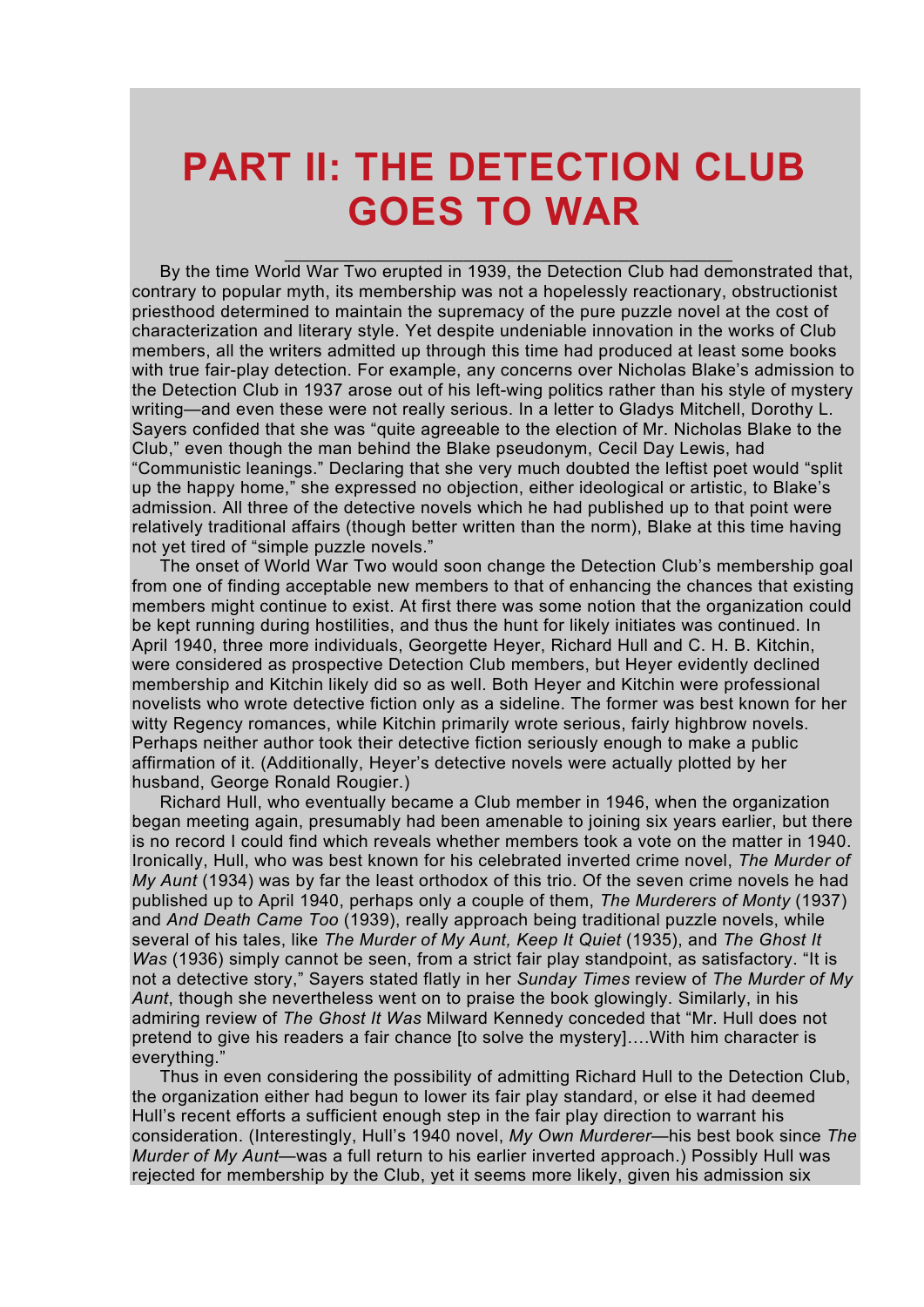years later, after the war's end, that martial events interfered with any attempt to admit him. Hull, who was in his early forties at this time, was in service during 1939-40.

Whatever may have been the case with Richard Hull, one proposed member actually was turned down at this time, the only instance of such an occurrence of which I have found evidence from the pre-1945 period. In May 1940, Anthony Gilbert had urged upon Dorothy L. Sayers the nomination of Alice Campbell, an American-born migrant to England who had published up to this time ten mysteries, most of which were more on the order of suspense or thriller tales (such as her 1928 debut novel, *Juggernaut*, later filmed as a Boris Karloff horror film in 1936). "She would be an excellent member," pleaded Gilbert. "[She] would attend [meetings] and bring guests, is a professional writer who lives by her pen and is a charming woman and one of my best friends." For her part, Sayers agreed that Campbell "seems a charming person and should be a most excellent member."

Anticipating possible objection from Anthony Berkeley, who was proving something of a curmudgeon when it came to admitting any new members to the Club, Sayers strategized: "If Anthony Berkeley is opposed [to her] he is in Devon so we can do an end-run [around him]." Unfortunately, when it came to a vote of the membership committee, another obstacle loomed up in the form of Milward Kennedy (back from the United States), who apparently strongly objected to Campbell's election. Although the nominee was supported by Gilbert and the more orthodox puzzlers Freeman Wills Crofts and John Rhode, her membership would not finally win approval until 1946.

Whether Kennedy's objection to Campbell's membership had been based on form or style or something else entirely is not evident. Dorothy L. Sayers had objected, in a 1935 review of Campbell's *Keep Away from Water!*, to what she deemed Campbell's overlyemphatic writing style; yet the previous year she had praised the author's novel *Desire to Kill*, singling out "the soundness of the characterisation and the lively vigour of the writing," which on this occasion at least she believed lifted the narrative out of "sheer melodrama." In her review of *Desire to Kill* Sayers pointed out that the murderer is effectively revealed long before the end of the tale, yet there still is genuine detection involving alibi-busting. Intriguingly, about the time Anthony Gilbert was proposing Alice Campbell for membership in the Detection Club in May 1940, there appeared a new Alice Campbell mystery, *They Hunted a Fox,* which is more of a formal murder puzzle. The tale features a police investigator, Inspector Headcorn, and is set in no less than that great sanctum of murder, an English country house. Whether the publication of this novel may have constituted an attempt on Campbell's part to gain admittance to the Detection Club is not clear (Inspector Headcorn had actually debuted three years previously in Campbell's *Death Framed in Silver*), but it evidently failed to persuade Milward Kennedy. (Alice Campbell, incidentally, is being reprinted by Dean Street Press in 2021.)

After the Nazi aerial bombardment of London commenced in September 1940, there was no talk among Detection Club members of holding membership selection meetings, or, indeed, meetings of any sort. Already on September 12, 1939, less than two weeks after the German invasion of Poland, Dorothy L. Sayers suggested in a letter to Anthony Gilbert that then Treasurer Helen Simpson be promoted to Secretary to replace an incommunicado John Dickson Carr and that John Rhode, a former army intelligence officer, then working in London at the War Office, be appointed Treasurer—unless, she added significantly, "we come to the conclusion that it would be better to appoint people living in the country, for fear the whole of London should be wiped out by the same catastrophe."

Nothing seems to have come of these notions, however, for Sayers was suggesting in June 1940 that Anthony Gilbert herself become the new Secretary ("Some [members] like [Gladys] Mitchell and [E. R.] Punshon pay [dues] without being asked," Sayers bluntly informed her fellow author, "but the majority [of them] wait for the bill"). However, in October 1940 news came of the (natural) death of the Detection Club treasurer, Helen Simpson, and it was thereupon decided to replace her with Gilbert. Between them, Sayers and Gilbert would keep the Detection Club from disintegrating as other London-based members evacuated the city.

The same month in which Helen Simpson died, a worried Sayers and Gilbert learned that bombs had rained down on Nimrod Street, home of E. R. Punshon and his wife, who had also remained in London. "I have just sent out a notice to the Club saying that this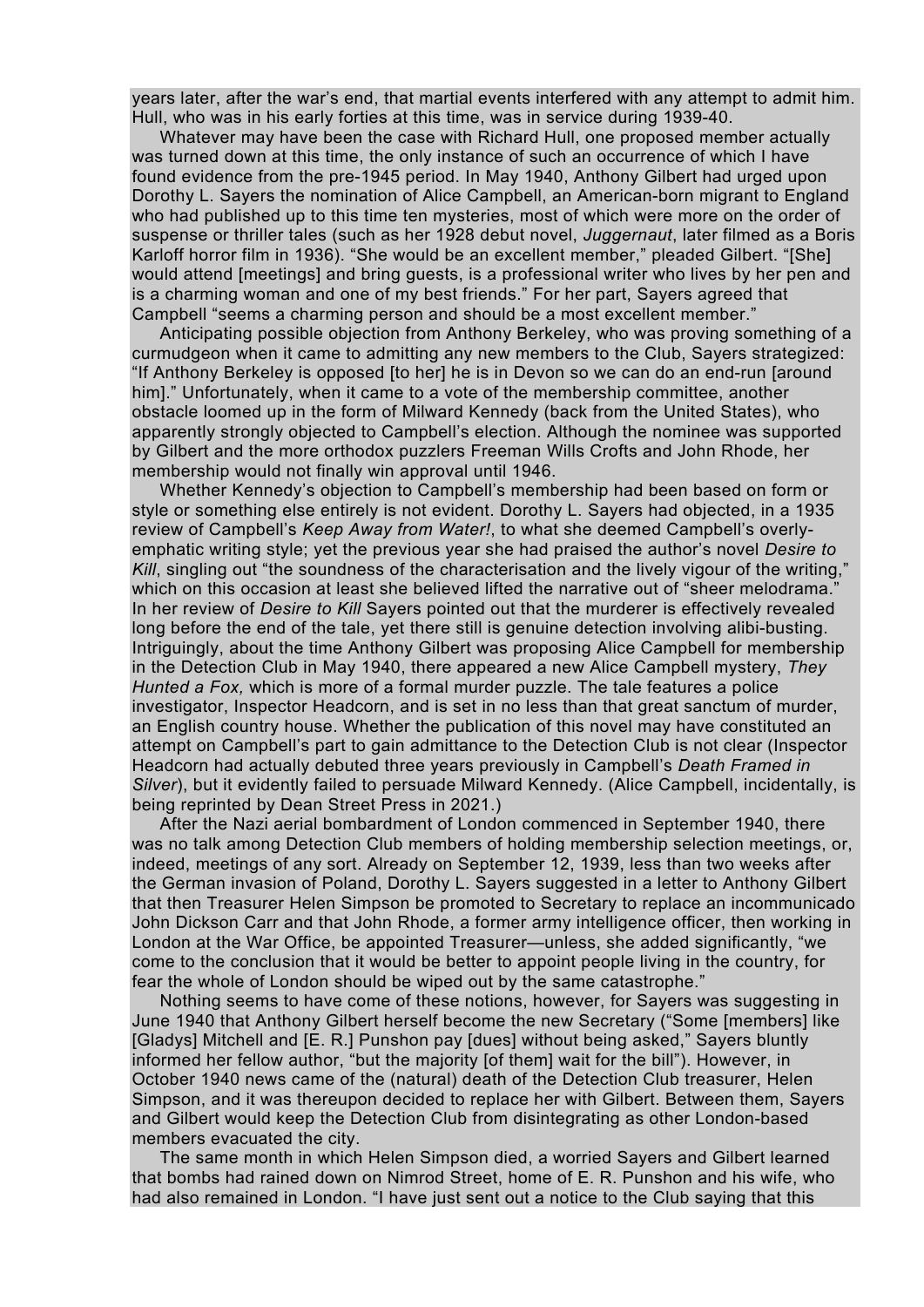does not seem a good time for [Detection Club] Dinners," Sayers informed Gilbert, with classic British understatement. Sayers suggested that Gilbert retrieve the Detection Club Minute Book, assuming of course that the Club premises still stood. Gilbert's replying letter gives an evocative picture of the menacing conditions in England's beleaguered capital at this calamitous time:

I do hope the bombs do no damage to your flat. We had [bombs] all around us but so far we have suffered no worse damage than one broken window….There are two houses less [on Sumner Place] than there were a fortnight ago. I haven't heard anything of the Punshons. I don't feel that he is likely to be put out by a bomb. I feel it would go in another direction if it realized he was nearby…..It would be nice if we could manage a lunch if there were enough of us to attend it….Everything seems very dim and unnatural here….

Gilbert was right: the German bombs missed E. R. Punshon. Whimsically the redoubtable author dedicated his 1941 detective novel *Ten Star Clues*, which he composed over September and October 1940, when bombs were falling down on Nimrod Street, "to THE SIREN whose irresistible song so often lured the writer from his work."

The following week Anthony Gilbert visited the Club establishment at Gerrard Street and, finding it still intact, rescued the Minute Book and Archives. The key left on the desk not working, Gilbert was only able to retrieve these precious items by employing a nearby scissors on the desk's lock. "In a remarkably short time I had that drawer open," the resourceful crime novelist noted, "leaving no clues." She admitted that the place looked "a bit destitute" with several broken windows, adding mordantly that at least the Club could save money by canceling the window cleaner's agreement.

Early the next year, in February 1941, Gilbert and Sayers were considering the advisability of trying to hold the annual Detection Club dinner. "I think we must wait and see what happens by May," Sayers concluded. "So much depends on whether we are being (a) bombed to blazes (b) starved to skeletons or, of course (c) carrying the war into the enemy's country." Not surprisingly, despite the optimism of option (c), there was to be no dinner that year. Additionally, the Club premises remained essentially abandoned, a prey to thieves, who invaded it three times during the course of the conflict, pillaging a carpet and other items.

By the summer of 1945 the war in Europe was over, and a serious effort was commenced to get the Detection Club operating again. The Club faced severe financial problems and had to find new headquarters, having had more than a spot of trouble with its macabre-sounding landlord, "J. P. Isaia, Human Hair Merchant, Importer and Exporter," over the matter of rent. No revenue had flowed into Detection Club coffers since the 1939 publication of a collection of short stories and essays by Club members edited by John Rhode, *Detection Medley*, which had sold about 1500 copies by June 1940. Rhode had informed Anthony Gilbert back in 1943 that the Club had about 300 pounds "stowed away somewhere," but no one was sure where, financial records seemingly having been lost with the deceased Helen Simpson. Gilbert asked each member in August for an emergency donation of two pounds apiece to tide the Club over its "present critical financial trouble," which considerably helped, although one member who had a reputation in the Club for extreme and exasperating stinginess, Margaret Cole, tartly informed Gilbert that she and her prominent Socialist academic husband simply could not afford such a contribution.

In September, Gilbert once again trekked to the Club premises to make an inventory of furnishings and other items left untouched by thieves, which turned out to be a goodly amount: a long sofa, a chesterfield, seven leather armchairs, a desk chair, seven small chairs, one large folding table, two writing desks, two small lamps, one chiffonier, one or two rugs, three saucepans ("I do envy the Club the ownership of those three saucepans," declared the author), glasses, one gas fire, one portable electric fire, several small standing lamps and the books from the Detection Club library. In addition, there was china tea and "some excellent beer (considerably more body to it than anything we get nowadays)." Gilbert took the tea away with her, assuming that "in these times of rationing" it would be stolen by movers.

The next spring, in March 1946, Gilbert visited the new Club premises, leased from the Ecclesiastical Commissioners (the body charged with distributing the Church of England's revenues), and was not altogether thrilled with what she saw. The new location, she wrote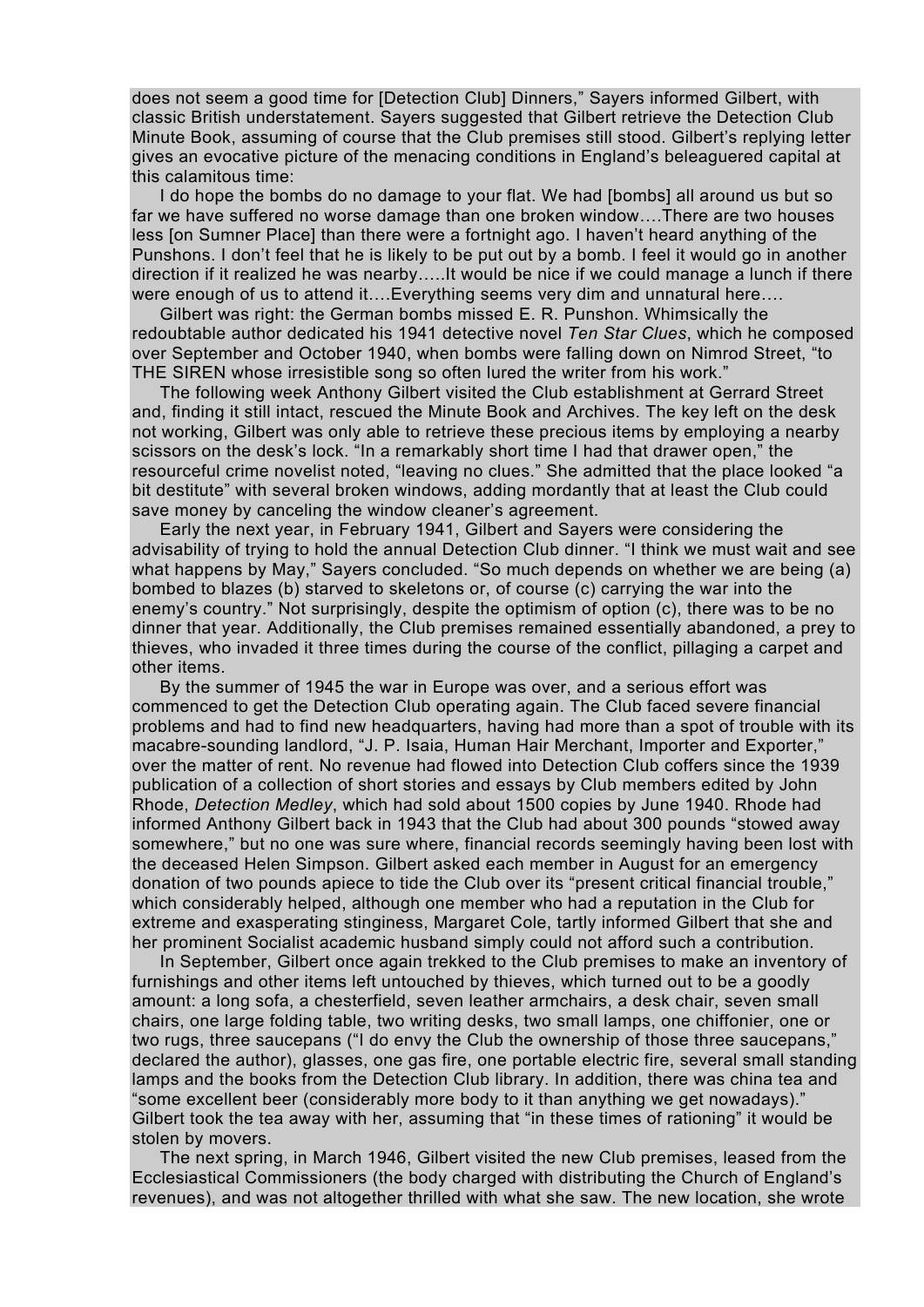disgustedly, was "an incredibly dirty room that has been partitioned into offices with different-coloured paint in the various sections. There is a large coal fire, full of soot, and a gas point to which our own microscopic fire can be attached, an electric pendant in the middle of the ceiling (the others have been cut off) and a picturesque gas fixture in the middle of the floor, guaranteed to break the neck of any member of the Club after dinner." There had been some "magnificent velvet cushions" Gilbert added, "but the Ecclesiastical Commissioners (Trust them!) have carted them off or so I understand." Still, she reflected, "we can fit most of our furniture into the place and can hide a lot of grime on the walls."

Despite this rather dismal report, the great news was that the Club was up and running again in 1946, with new officers and some new members approved. Gladys Mitchell had first been asked to replace as Treasurer the long-suffering Anthony Gilbert, who had certainly gone above and beyond the call of duty during the last six years. "It seemed to us," wrote Sayers wryly to Mitchell, "that you would be the most suitable, trustworthy and well-situated to take the job, and—since you were not there to protest—we agreed to ask you. I don't think it will mean a great deal of work. For one thing, there isn't much money for you to treasure."

Mitchell managed somehow to resist this appeal, but a Treasurer was finally found in the form of the elderly but dutiful E. R. Punshon (seventy-four at the time), who had indeed with his wife survived the awful bombing of Nimrod Street. In 1948, Punshon was able to report that he had discovered a cache of savings certificates deposited to Westminster Bank on Sept. 2, 1940, when the Blitz had begun. "The cash value at the moment will be about L185," he noted happily, "so we are that much richer than we knew." Though he referred in another letter to an upcoming audit with new member Richard Hull, who was also an accountant, as "Tuesday's hair-raising ordeal," Hull in fact found that the Club had a bank balance of just over 300 pounds (the amount John Rhode in 1943 had declared had been stashed away somewhere). Additionally, some income began to flow to the Club again when an agreement was reached with the BBC to air radio plays by Club members. The Detection Club had returned to life again.

Or had it? Having eluded the ravening dogs of war, the Detection Club was free to pause for breath, collect itself and…contemplate the dire membership situation. Simply put, the Club stood desperately in need of an infusion of new blood. By 1946, eight of the original twenty-eight members had died and many of the rest were elderly and inactive. (Four more members, including the president, E. C. Bentley, would die over the next few years.) On seeing his fellow members again after the long interval of war, John Dickson Carr, then in his early forties, recalled that he had been "shocked" by their appearances, which he had found decidedly "greyer and more worn." Even the formerly quite active members Freeman Wills Crofts and John Rhode, who were now in their sixties and living in the country, became less involved with Club affairs. Rhode appears to have stopped attending Club meetings by 1949—Michael Gilbert, who joined the Club that year, never met Rhode—and Crofts' health began declining precipitously in the late 1940s and early 1950s, restricting him more and more to his home environs of Blackheath, Surrey. (He ultimately died there from cancer in 1957). "I am so sorry not to have been able to attend the Detection Club meetings," Crofts wrote to Sayers in 1947, "but I have not been too well and have not been going out much." The same year, another aging member, Henry Wade, also pleaded increased physical infirmity as an excuse for non-attendance, writing wistfully to Sayers, "I am too deaf to come to Detection Club dinners, but I should so much like to meet you again someday." John Dickson Carr himself departed Britain for the United States in 1948, the intensely libertarian author having found intolerable life in the mother country under postwar austerity conditions and the general misrule, as he saw it, of the ascendant Labour government.

Ironically enough, given his frequent expressed and implied discomfort with the Detection Club fair play straitjacket, the most immediate obstacle to admitting new members to the Club was the man who had originally suggested forming the organization in the first place, Anthony Berkeley. For reasons best known to himself—perhaps he desired to maintain the Detection Club as a rigorously exclusive social group or simply wanted to exert his personal importance—Berkeley after the war began raising objections to the admission of any new members. Between 1946 and 1948, the Detection Club had been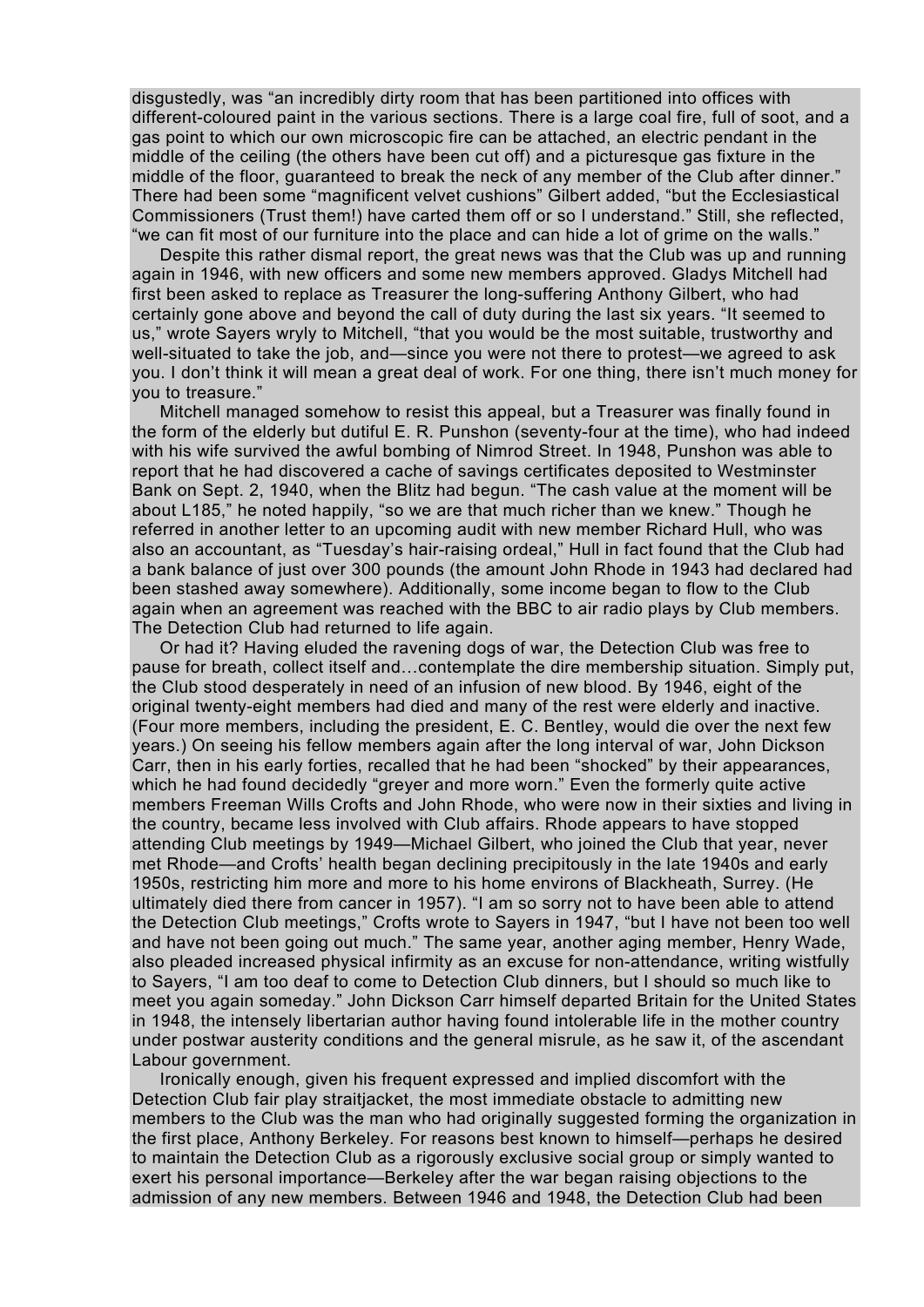able successfully to admit seven new members (several of whom are among the most admired English detective novelists in the genre's history), in part because Anthony Berkeley no longer was serving on the Membership Committee. But by 1949 Berkeley was making ructions. In January a vexed Dorothy L. Sayers warned Milward Kennedy that "AB…is now plaintively asking why he gets no Club notices….[W]e shall have him back on the Committee before we are many months older—we can't keep him off if he wants to stand!" She added urgently that "we had better hasten to elect some new members before he Molotovs the lot!"

Sayers was right to be concerned. In April, 1949 the crafty and annoying Berkeley sent a brusque letter to Club Treasurer and Membership Committee member E.R. Punshon, grandiosely asserting that he had a veto power over new members *en masse* as the Detection Club's "First Freeman." Berkeley's claimed office of First Freeman apparently had its inception in an observation made by Berkeley early in the Club's history. Noting that there were two "Freemans" in the Club, R. Austin Freeman and Freeman Wills Crofts, Berkeley asserted that as the person who ostensibly had founded the Club, he should be its "First Freeman." (Four decades later, John Dickson Carr recalled Berkeley colorfully declaring: "With Freemans to the right, and Freemans to the left, Freemans on every side, the founder of this club is damn well going to be First Freeman, and don't you forget it.") Berkeley's suggestion was laughingly assented to, but everyone seems to have taken the office as a joke, except the holder of the putative office, Anthony Berkeley. Now, nearly two decades after the event, Berkeley as the Club's First Freeman was asserting near dictatorial powers over the organization.

Incensed by Berkeley's latest ploy and the rude language in which he had couched it, Punshon wrote Dorothy L. Sayers, enclosing Berkeley's epistle and warning Sayers of a dark cloud on the Club's horizon in the glowering form of its First Freeman. Berkeley, Punshon warned ominously, "intends to make some sort of fuss":

I have had the enclosed note from AB [unfortunately but perhaps not altogether surprisingly, this item seems to have been disposed of by Sayers]. It is evidently intended to be offensive. I have not replied and possibly it is better to take no notice, except perhaps as regards the absurd claim of his to hold some special position as what he calls "First Freeman." I have a vague idea that once before he put forward a claim to be a permanent member of the [membership] committee on the same ground.

Alhough Punshon had forborne responding to the specifics of Berkeley's antagonistic letter, he noted dryly to Sayers that he had sent their "First Freeman" a reminder that his annual subscription was due and had so far received no reply. Like Margret Cole, the tiresomely temperamental Berkeley also had a considerable reputation for stinginess among Detection Club members, to which Punshon was pointedly alluding.

 "Bother AB!" responded Dorothy L. Sayers in a letter to Punshon she composed the day after receiving the Treasurer's missive. "I do wish he was not so rude and silly." Sayers concurred with Punshon's recollection of the now infamous office of First Freeman. "The title of 'First Freeman' was bestowed, previous (I think) to the drawing-up of the Club Rules, as a purely honorary title for the original founder of the Club, and rather in jest than in earnest. AB has no right to attend and vote at all the meetings." She added resignedly: "If he tries to make a fuss at the Meeting, the committee will have to cope; but I hope he will have more sense. I am sorry he should have written to you so impertinently."

By the summer of 1949 matters had evidently been satisfactorily resolved, with the First Freeman's self-aggrandizing assertions stymied for the moment. With considerable skepticism, E.R. Punshon wrote, "I gather the reconciliation with AB is now complete and the hatchet well and truly buried. Until dug up again." And, indeed, the hatchet menaced the next year when Punshon proposed that the Club add new member Michael Gilbert to the Membership Committee. Sayers agreed with the suggestion, but warned that the members would have to tread carefully around Berkeley's tender susceptibilities. "Let a (more or less) sleeping Berkeley lie," she warned. "[I]t does seem a pity that he can't manage to be a bit more accommodating. However it is as it is and, I suppose, is likely to remain." Sayers agreed that she and the other Club members would have to keep Berkeley off the Membership Committee, because once Berkeley got on it, "we shall never get any new members during his term in office, because he turns them all down on sight. He has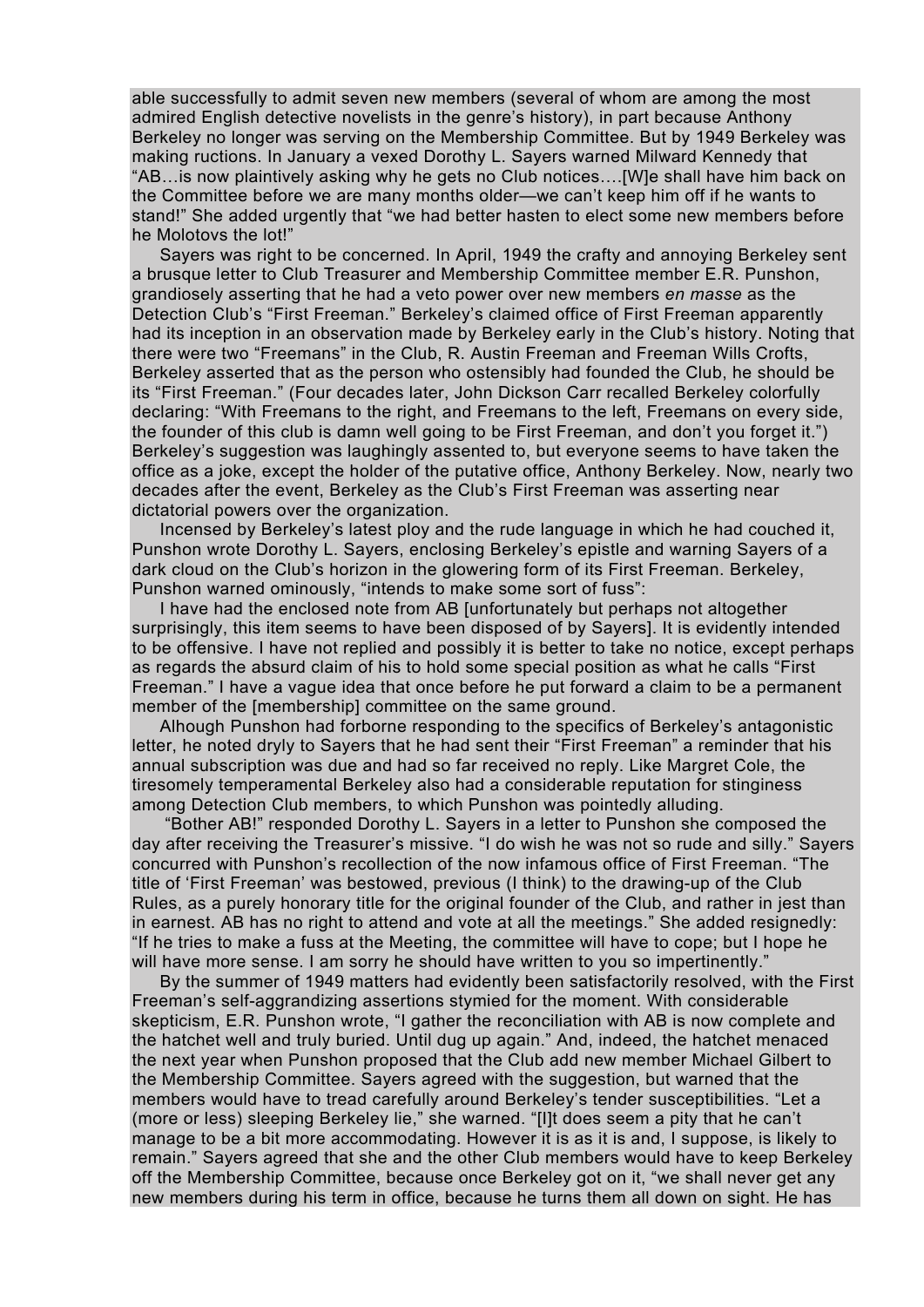already during his rare appearances since the war, started to raise grumbles about C[hristianna] Brand, (one of our most enthusiastic members), C[hristopher] Bush (who, though he has his faults, is extremely hard-working) and Alice Campbell." Sayers closed by sighing, "B. is a difficult man to work with."

Sayers craftily had been able to reconcile Berkeley to Christianna Brand by giving Brand the keys to the Detection Club premises and directing Berkeley to go to her when he needed them. Brand promptly turned on her feminine charm; and a flattered Berkeley, susceptible in spite of himself to winsome ladies (Brand was not many years over forty), reported to Sayers that he had found Brand "most helpful." As for Christopher Bush, Sayers asserted that as the new Treasurer (Bush replaced a weary and ailing Punshon in late 1949), he was "now in a strong position" to withstand Berkeley's grumbles. (Bush is another once forgotten Detection Club author who has been reprinted by Dean Street Press.) Brand later recalled Berkeley as being "in bad health, a bit run to seed and degenerating into sick miserliness." He "often assured" her that "there was not a soul in the world whom he did not cordially dislike." Brand believed that she herself was not excluded from the sweeping scope of the First Freeman's sour misanthropy.

\_\_\_\_\_\_\_\_\_\_\_\_\_\_\_\_\_\_\_\_\_\_\_\_\_\_\_\_\_\_\_\_\_\_\_

# **PART III: CONFRONTING THE CRUEL NEW WORLD OF POSTWAR CRIME FICTION**

\_\_\_\_\_\_\_\_\_\_\_\_\_\_\_\_\_\_\_\_\_\_\_\_\_\_\_\_\_\_\_\_\_\_\_

Despite sporadic efforts by Anthony Berkeley to obstruct, like some aging, growling watchdog, strangers' entry into their premises, between 1946 and 1952 the Detection Club managed to enroll fourteen new members. In contrast with prewar years, sufficient correspondence survives from this more recent period to create a more detailed picture of the criteria employed by Club members in assessing the worth of nominees. John Dickson Carr recalled that "there was usually…considerable debate before a candidate received the invitation for membership; no matter who might be proposed for membership, someone would object that he or she did not write the King's English or did not play fair with the clues." While Carr was active in the Detection Club from 1936 to 1948 and later from 1955 to 1958, when he briefly returned to England, he unfortunately was absent during most of the period covered by the surviving Detection Club correspondence that concerns admission decisions. Yet surviving correspondence confirms Carr's claim that the members engaged in considerable debate about new members. Carr's biographer, Douglas G. Greene, found the idea of extensive debate over admissions "rather odd for a club that was basically a social gathering, with members chosen at least as much for their conviviality as for any other quality"; yet Detection Club correspondence reveals both that members expected nominees to have attained a certain level of distinction in their genre writing and that comments about the work of these nominees often were bluntly critical rather than convivial. The extent to which a given author had to be a writer of classical fair play detection came more into question, however.

According to Detection Club records, the fourteen new members who were admitted between 1946 and 1952 were, by year: Cyril Hare, Christianna Brand, Richard Hull and Alice Campbell (1946); Val Gielgud and Edmund Crispin (1947); Dorothy Bowers (1948); Michael Innes, Michael Gilbert and Douglas G. Browne (1949); Mary Fitt (1950); Julian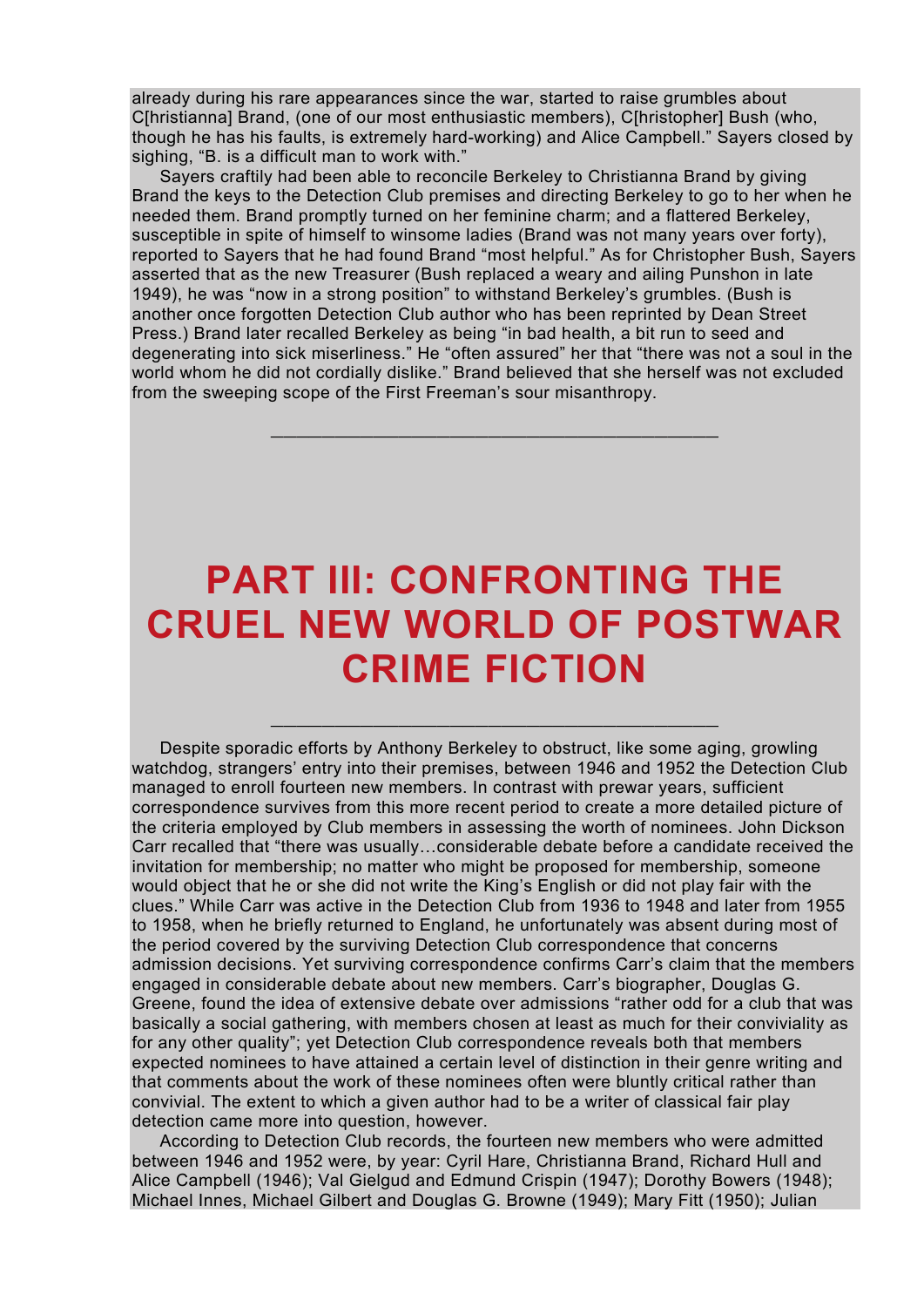Symons (1951); and Andrew Garve and Eric Ambler (1952). Surviving Club correspondence from this period includes discussions about the nominations of five of these postwar members to be, as well as six other authors—John Bingham, Margaret Erskine, Elizabeth Ferrars, Nigel Morland, Maurice Procter and Nancy Spain—who evidently were rejected. Erskine, Morland, Procter and Spain never became members of the Detection Club, while Ferrars and Bingham did, in 1958 and 1968 respectively—some ten and fifteen years after they were initially considered.

Of the nominees who became members in this period about whom there is no surviving mention in the correspondence, one can speculate that they likely were not deemed controversial nominees. Hull and Campbell had already been considered in 1940, with Hull apparently having been accepted and Campbell having come very close. To Cyril Hare and Christianna Brand one cannot imagine there could have been reasonable objection, both authors in their short writing careers—Hare published his first detective novel in 1937, Brand in 1941–having produced gracefully written fair play classics of the detection genre. Edmund Crispin, only twenty-six when he became a member of the Club, was an astounding detection prodigy who had published three well-regarded novels (although his most recent effort, *The Moving Toyshop* (1946) was rather on the exuberant side by classical standards). Val Gielgud, brother of the famed actor Sir John Gielgud, had authored five detective novels and thrillers, most notably the well-received *Death at Broadcasting House* (1934) (co-authored with Holt Marvell), but he was also an important person at the BBC, where the Detection Club hoped to put on member plays, and a friend of John Dickson Carr, who had written wartime radio mystery plays for the BBC. Dorothy Bowers had authored five well-received detective novels between 1938 and 1947 (sadly, she died shortly after becoming a member of the Club), while Mary Fitt had published seventeen detective novels since 1936, more esteemed for their writing style than their detection, but nevertheless acceptable according to traditional standards.

The discussions concerning both rejected and accepted candidates reveal much about the view of mystery writing held by Dejection Club members at this time. Of the authors either successfully opposed or apparently not seriously considered, Maurice Procter, Nigel Morland and Nancy Spain rated little mention in surviving correspondence of Club members, and it cannot be determined on the basis of this correspondence why Procter and Morland did not become members. One can however conjecture that the novels of Procter, a policeman turned writer, were considered too much straightforward police procedurals, while Morland, the hugely prolific creator of the egregiously rambunctious Mrs. Pym of Scotland Yard, might have been dismissed as a subpar writer of low-end Edgar Wallace style thrillers.

Maurice Procter had been suggested as a prospective candidate for membership by Freeman Wills Crofts—appropriately enough, since Crofts had pioneered the resurgence of the professional policeman protagonist in the Golden Age detective novel with his series of police investigators, the most famous of whom was Inspector (later Superintendent) Joseph French. "Wills Crofts (the dear man always pays his subscriptions in advance) mentions Maurice Proctor as a member," announced Sayers in a letter to E.R. Punshon, before adding unpromisingly that she had "never heard of him." Of Nigel Morland, Anthony Gilbert admitted he was "nothing but a name to me." Yet she noted, after meeting the handsome crime writer in 1953, that he was "young—I should say about forty—and very active." (Morland was actually forty-eight, only six years younger than Gilbert.) Youth and energy were practical considerations to an aging membership when evaluating prospective new members.

Gilbert added that during her chat with him Morland (an avidly self-promoting individual) had displayed "great interest in the Detection Club" and she concluded that the author "would probably jump at the chance of becoming a member." In her response Sayers again plead ignorance: "Afraid I know nothing of Nigel Morland." However, a review by Sayers' fellow Detection Club member and successor as *Sunday Times* crime fiction critic, Milward Kennedy, of Nigel Morland's *The Clue in the Mirror* (1937) suggests why some Detection Club members might have questioned both Morland's commitment to fair play and his basic talent. "This is not a detective story but a tale of mystery—shady stockbrokers allied to the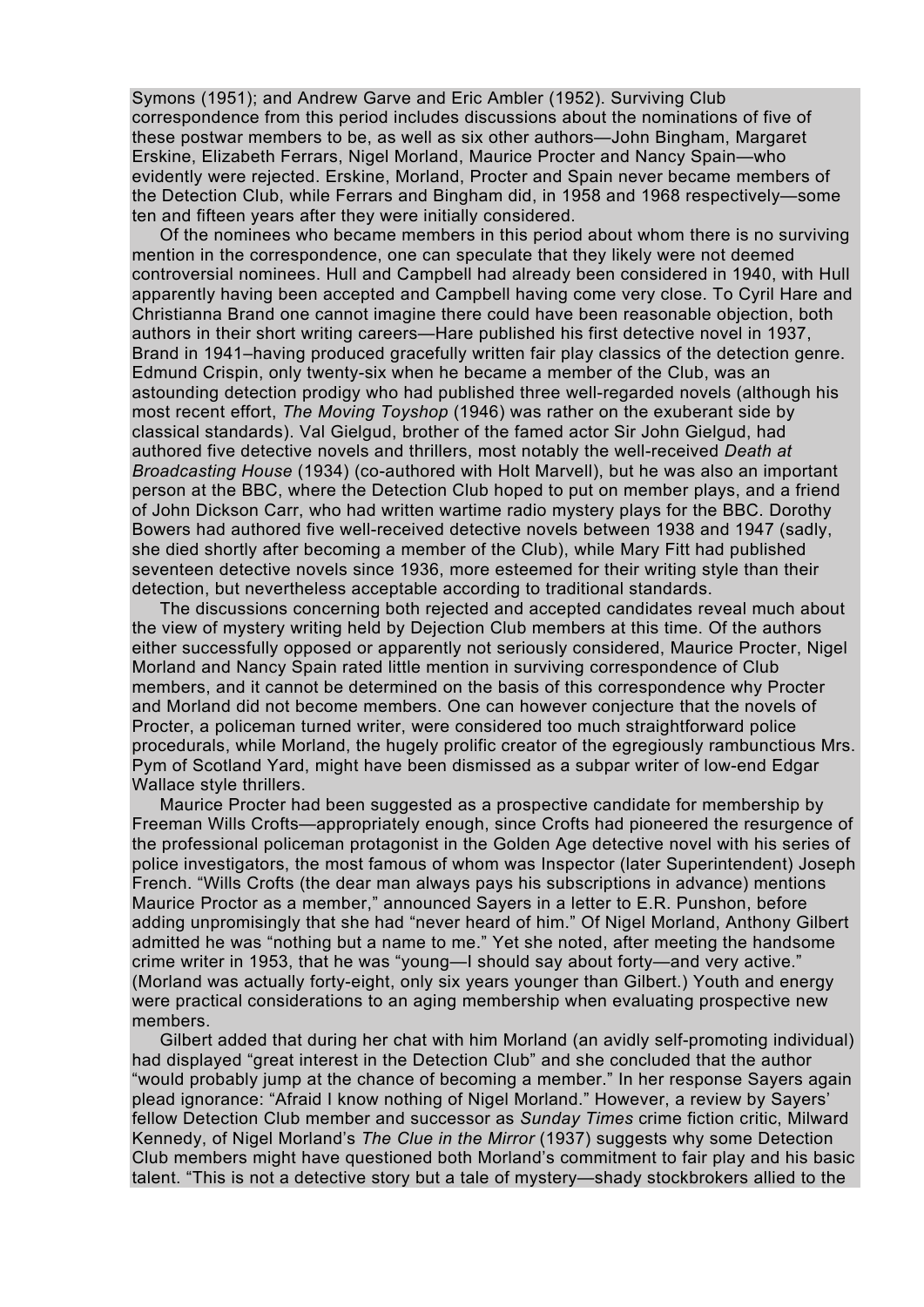underworld, riots in dockland, tales of a terrifying ghost, adventures in France," complained Kennedy. "Frankly, it is the kind of thing which Edgar Wallace did infinitely better."

Concerning Nancy Spain's rejection by the Detection Club, there is more evidence for conjecture, some of it provided by the voluble Spain (another aggressive self-promoter) herself. "Quite entertaining, but doesn't seem to have clues or detection," Sayers' commented concerning the Nancy Spain mystery tale she was sending round for the perusal of other members (possibly *Out, Damned Tot!*)*.* As Sayers' comment indicates, Spain's ten crime tales, which appeared between 1945 and 1955, boasted an abundance of madcap, outré humor but generally offered less in the way of cogent detection. In her chatty, cheerfully name-dropping autobiography, *Why I'm Not a Millionaire* (1956), Spain confirms that she was turned down for membership in the Detection Club, bemoaning (with her tongue doubtlessly in cheek) the manifold ill consequences inflicted on her life as a result of this rejection: "I am sure all my misfortunes at that time [in the 1950s] arose from having been black-balled from the Detection Club….because…I was so bad at working out plots." Spain also provided a colorful, if not entirely accurately rendered, account of Detection Club activities, probably derived from another gossipy informant, Christianna Brand: "This splendid body of men and women meet once a year to praise each other in a vault near Westminster. They carry skulls about on cushions, they light candles and they intone a terrible oath which conjures the members on pain of diminishing sales and returns to stick to the rules of clues and foot-prints."

Like Nancy Spain, Margaret Erskine and John Bingham at least made it to the point of being read by several individuals before being rejected. The grounds for objections to Margaret Erskine, an orthodox puzzler whose name was advanced to Anthony Gilbert in 1953 by Gilbert's friend John Rhode, who still kept in touch with certain Club members, arose not from doubts over the author's practice of fair play, but rather over her quality as a writer. (Respecting the "King's English" was another injunction of the Detection Club oath.) In a letter to Dorothy L. Sayers, Anthony Gilbert admitted that she was "not awfully impressed" with Margaret Erskine. Gilbert found the author "rather heavy going as she uses short sentences and economises on verbs." Newer member Mary Fitt shared Gilbert's doubts about Erskine's writing style (she noted the "odd punctuation") but nevertheless declared: "I thought [the Erskine novels] were good…and I am for her election." Whether other members shared Gilbert's concerns and, like she did, thought them paramount, is not clear, but Erskine never became a Detection Club member.

In contrast with Margaret Erskine, objections to John Bingham, a crime writer whose name also came up for consideration in 1953 (and was later much praised by Julian Symons in *Bloody Murder*), were based on fundamental doubts as to whether what Bingham wrote could be called detective fiction at all. Although Milward Kennedy was willing to waive the question of fair play (or any play) in Bingham's case and invite him to join the Club, the general consensus indicated a distinct lack of enthusiasm in Detection Club ranks for the one Bingham novel which all of them had read: *Five Roundabouts to Heaven* (1953). When Dorothy L. Sayers reported to Anthony Gilbert in the summer of 1953 that Bingham's *Roundabouts* was being passed around for perusal by Club members at the instigation of Milward Kennedy, Gilbert wrote little about the novel, only commenting apathetically that she had tried to "plough through it when it first came out." Sayers admitted to Gilbert that *Roundabouts* had "received a severe slashing from almost everybody" in the Club. Only Milward Kennedy, apparently, was willing to relax the fair play requirement in Bingham's favor, blithely commenting: "It is quite entertaining, but doesn't seem to have any clues or detection. But what the hell!"

Presumably the fatal problem in Bingham's case was not the quality of the book—*Five Roundabouts to Heaven* has been a highly regarded crime novel since its publication and was reprinted by Simon and Schuster in a 2007 paperback edition with a forward by Bingham's esteemed former colleague in MI5, the late spy novelist John Le Carre—but rather its very essence as a "mystery." It simply could not be rationalized, even under the most imaginative analysis, as a fair play detective novel. As Le Carre has recalled, "[John Bingham] cared passionately about the containment of evil. He wasn't interested in *who*dunnit. But as a master interrogator and explorer of human motive, he wanted to know *why*dunnit and whether justice was going to be served." Evidently only Milward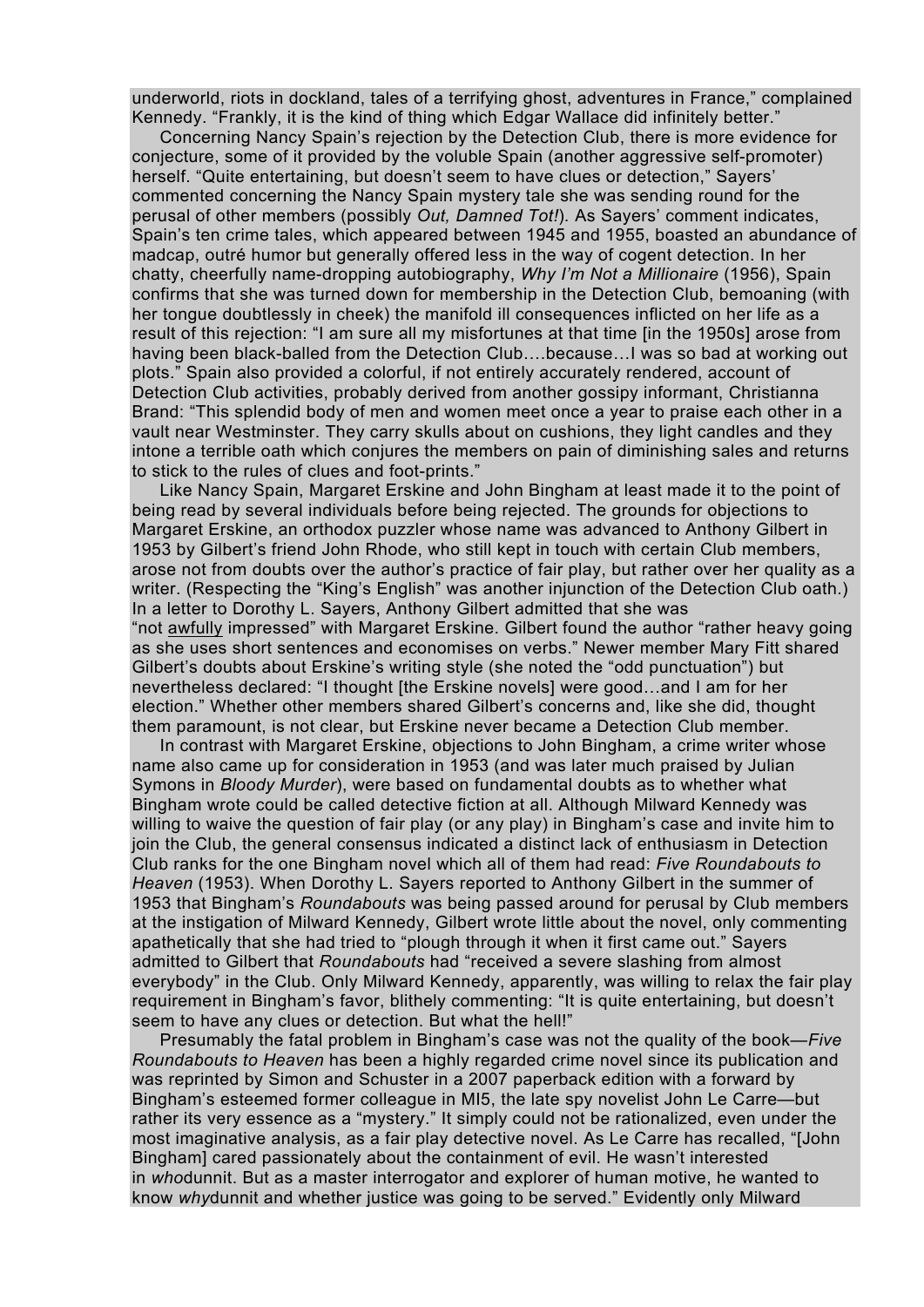Kennedy was sufficiently willing to shake off the restraints of the Detection Club oath to allow the admission of an author whose approach was so antithetical to traditional detective fiction.

A much more traditionalist crime writer, Elizabeth Ferrars, also met with resistance among Detection Club members when she was considered for membership in 1948, although in Ferrars' case there was much more discussion of her merits and demerits and objections seemed rooted in concerns both over fair play and the basic literary quality of the Ferrars novel which the group was circulating, *I, Said the Fly* (1945). Anthony Gilbert confessed "a lack of enthusiasm for it, though I think the writing, surroundings and characters are well above the average." Gilbert's main problem with the book was based on fair play grounds: "I don't suggest there are no other clues in *I, Said the Fly* [than the one she listed in her letter], though I think they are a little unfairly concealed, thanks to the heroine's lunacy in concealing the facts."

New member Christianna Brand, a voluble individual who seems never to have hesitated to offer an opinion on any subject over her long life, emphatically found fault with Ferrars' writing and handling of fair play clueing. Based on her reading of *I, Said the Fly* and several other Ferrars mysteries (Ferrars had authored eight of them by this time, three of them since the war), Brand rendered a verdict of "Doubtful 49%" on the author's candidacy. \She added, perhaps with a tinge of professional resentment over high praise which had been afforded *Fly*:

I have seen [*Fly*] coupled with my own "Green for Danger" as a "semi-classic"–for my part I thanked the critic not at all!…I have read several of the author's books in the past….[T]he ceaseless conversations…drove me to a frenzy. I did not think the plots were very good either, I'm afraid; one at least hung on a fact that the ordinary reader would not know, and the novel forbore to "plant" the information anywhere, which I think is not fair. However, I know Miss Ferrars has a high reputation and I daresay I am just jealous of her being a semi-classic too!

Another recently minted member, Cyril Hare, gave higher stylistic marks to *Fly*, although he too questioned the fairness of the clueing. While Hare found the novel "distinctly above average in style, characterization and convincing background," he added that "the solution, I think, is unfair." Nevertheless, Hare indicated he would be a yes vote for Ferrars, for her book "is a cut above the ordinary rut—and I can forgive a lot for that." Hare deemed good writing a factor mitigating the absence of fair play.

Longtime Club member and former *Manchester Guardian* mystery reviewer E. R. Punshon was rather more grudging than Hare in his appraisal of Ferrars' writing and he too questioned the fairness of her clueing. "I'm not awfully enthusiastic about the 'I, Said the Fly' book," he declared, adding:

My own general verdict would be 'competent and conventional,' though I hope that doesn't sound more critical than I intended and after all I suppose it could be said of a good many other detective stories which do rather tend to get into a groove. It's a special danger of the genre, I think. A more specific complaint is that there doesn't seem much chance for the reader to do any detecting on his account. It's easy to spot the culprit, but only by guesswork, not by logic, and guesswork is more thriller than detective story technique….Other incidents strike me as not very plausible….However, perhaps this is only bad-tempered quibbling….Though I am, too, a bit tired of the character who finds an odd corpse lying about and never mentions the matter."

All in all, Punshon gave it as his tepid opinion that "Miss Ferrars only just qualifies." Attempting to sort out these responses, Dorothy L. Sayers in a trio of letters to different members gave a series of generally negative assessments, suggesting that Ferrars' chance of becoming a Detection Club member had considerably dimmed:

Everyone seems to agree that [*Fly*] is competent, and nobody seems to feel any affection for it.

Everyone seems to think [*Fly*] worthy of consideration, though everybody is exasperated by the idiot conduct of the young woman who chose to nail down evidence in the next room instead of going to the police.

Most…seem to feel just as you and I do about *I, Said the Fly*, namely that it is competent and quite well-written, and that it does not arouse a spark of enthusiasm.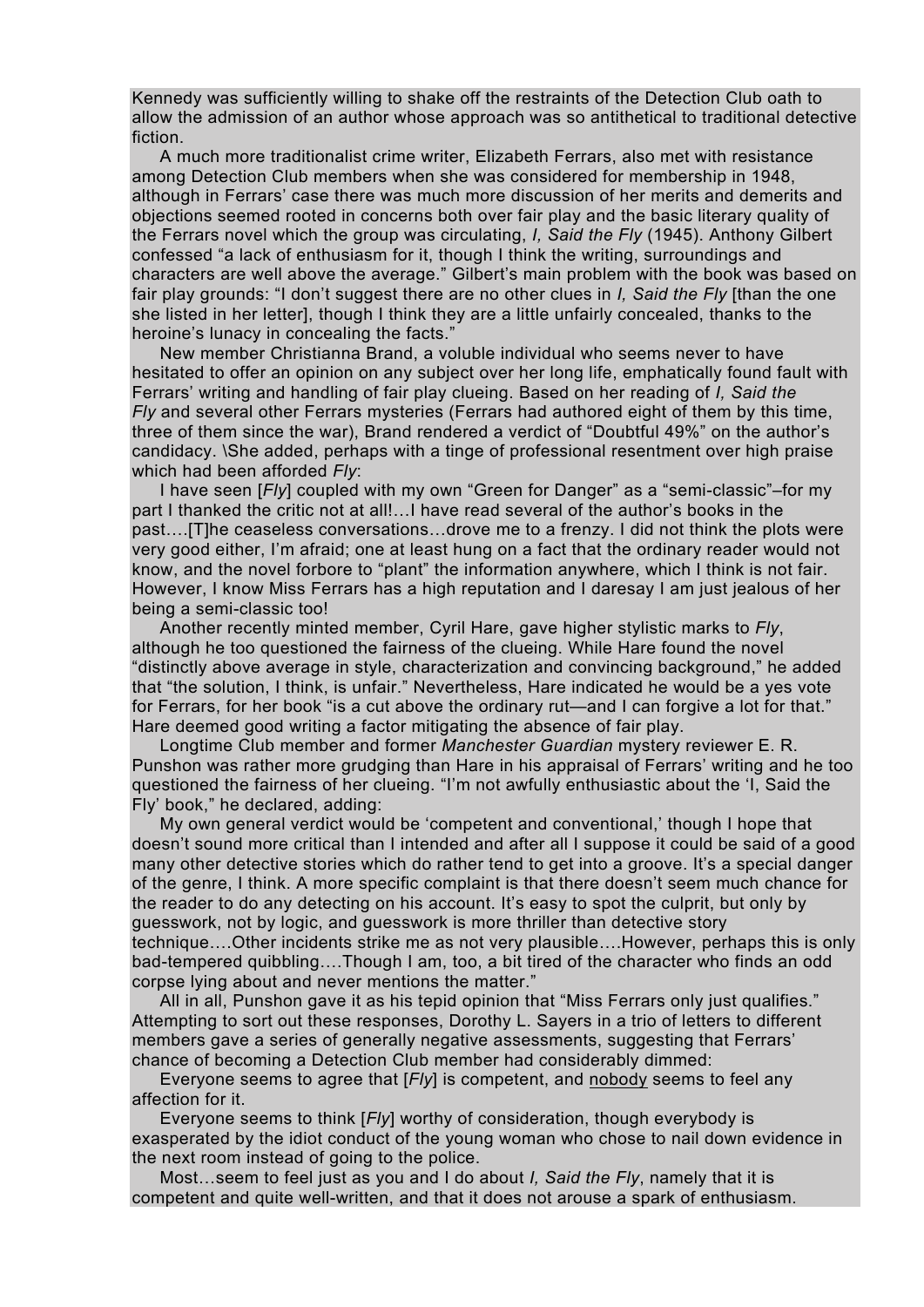Elizabeth Ferrars was not invited to join the Detection Club that year and she would not become a member until 1958, coincidentally (or not) a year after Dorothy L. Sayers' death, by which time Ferrars had published a dozen more, rather better clued, mystery novels, including 1954's *Enough to Kill a Horse*, which later would be selected by Julian Symons for the Collins Crime Club fifty-year jubilee reprint series in 1980.

Of the candidates who were approved for membership in this period about whom there is surviving comment in letters, Michael Innes, a highly admired exponent of the donnish detective novel who had published his first mystery back in 1936, evidently enjoyed completely smooth sailing, as did Michael Gilbert, an author who had only recently appeared on the mystery scene with just two novels, merely one of which really was a true tale of detection. However, there was much more discussion, pro and con, about the ultimately successful candidacies of Julian Symons, Andrew Garve and Douglas G. Browne. The lengthy comments concerning Browne's detective novel *What Beckoning Ghost?* are particularly fascinating, for they indicate in sometimes amusing detail that the fair play idea was still taken deadly seriously by some active members at this time.

Concerning Michael Innes' successful candidacy, the only surviving commentary is after-the-fact. In response to his acceptance of an invitation to join the Detection Club, Dorothy L. Sayers humbly wrote the highly literacy Innes: "May I take this opportunity of saying how much pleasure your books have afforded me personally?" Veteran member E.R. Punshon shared Sayers' high esteem for Innes, writing Sayers, "I am glad to know [Mr. Innes] is joining us. He is a most unusual and very remarkable writer—even though I do sometimes wonder what the casual reader makes of his work." The element of fantastification in Innes' books up to 1949, when he was admitted to the Club, had been quite considerable; yet the author usually managed to endow his genre novels with elements of true detection (barring a few out-and-out thrillers). Presumably the long delay in Michael Innes' invitation to join the Detection Club stemmed from the fact that he had been living in Australia during 1935-46.

Michael Gilbert waited a far shorter time after the appearance of his first detective novel to achieve Club membership than did Michael Innes. Gilbert had actually begun his first novel, *Close Quarters*, before World War Two; but it was not published until 1947. (Gilbert had been a prisoner-of-war during much of the conflict.) Gilbert followed *Close Quarters*, a true detective tale, with two thrillers, *They Never Looked Inside* (1947) and *The Doors Open* (1949); and Gilbert's greatest masterpiece of detection, *Smallbone Deceased* (1950), would not appear until the year after his admittance to the Detection Club. Yet such was the regard in which Detection Club members held Gilbert's debut mystery that they accepted him as one of their own on the basis of this one book alone.

In November 1948, when Dorothy L. Sayers mentioned Michael Gilbert's name, Anthony Gilbert had read neither of the two books he had published at this point, *Close Quarters* and *They Never Looked Inside*. Ever thrifty like other members of the Club in the austerity era, Anthony Gilbert wrote Sayers hopefully: "Got hold of a public library copy of [*Close Quarters*]—looking for a cheap edition—would publishers provide a copy?" At the same time, E. R. Punshon was reading his own copy of *Close Quarters* (the cheap edition?) and was able to report to Sayers in early December that he found the tale "very much better [than *I, Said the Fly*]," with "the advantage of an unusual background the author seems to know well." Despite his positive statement, however, Punshon added a caveat: "I do feel very strongly that it is a mistake to elect a new member on the strength of one book." In Punshon's view, Michael Gilbert "more than" qualified for membership in the Detection Club, but only "IF he can go on producing works of the same standard."

Christianna Brand, on the other hand, had no reservations whatever, offering unbounded praise for Michael Gilbert's maiden effort in the mystery genre: "Close Quarters YES 100%" wrote Brand at the top of her reader's report. "I am entirely in favor. It is a real detective story, and it is delightfully written." Brand deemed Michael Gilbert "the brightest new hope the genre has had for ages." Indeed, so impressed with *Close Quarters* was Brand that the awed author declared she felt certain that "Michael Gilbert" in actuality was "somebody very distinguished under another name."

R. Punshon's stricture notwithstanding, Michael Gilbert was initiated as a member of the Detection Club early the next year, 1949. Soon afterward, Club members learned from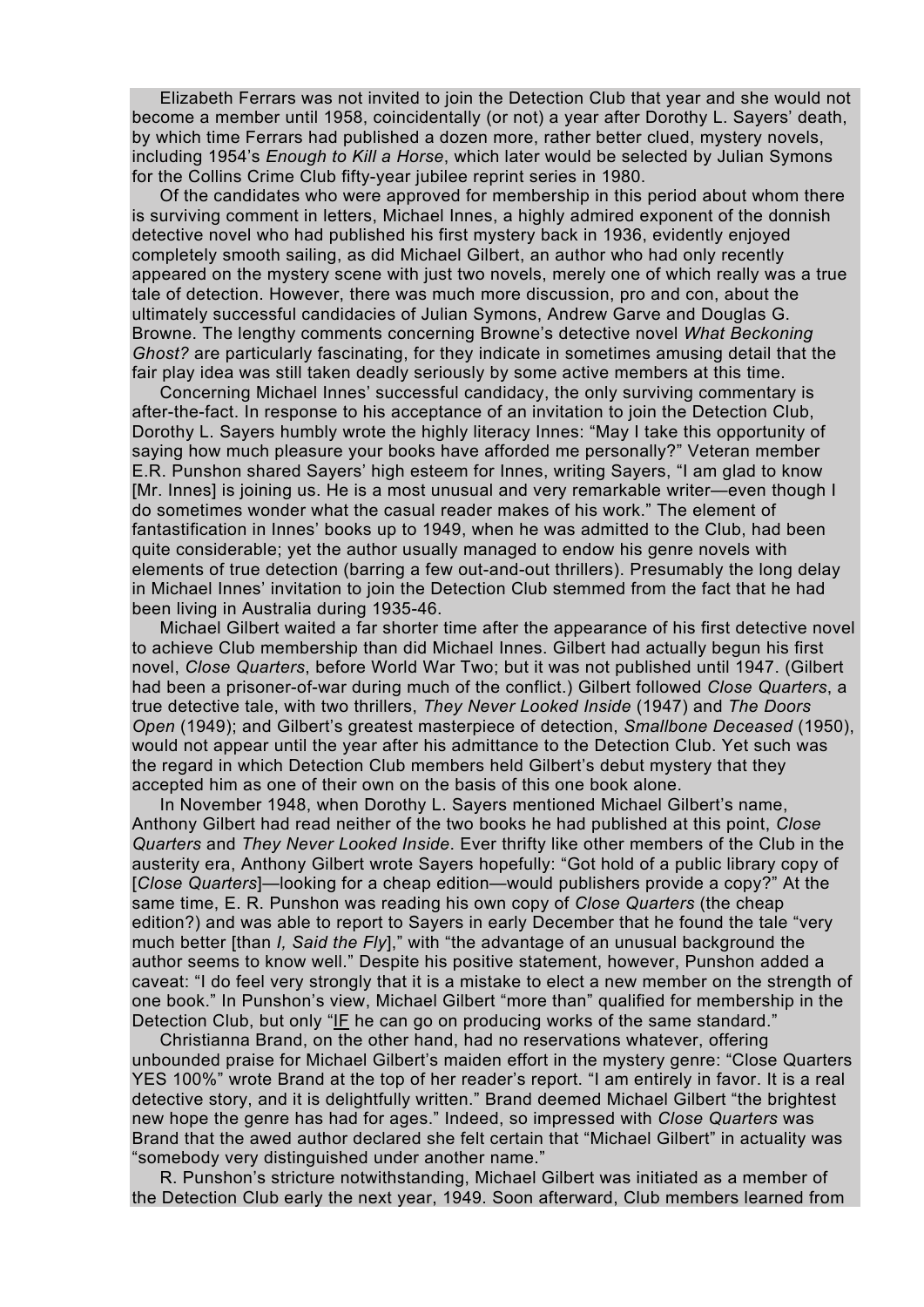their gratified new colleague that, having published two thrillers, he was planning a return to the straight detection of *Close Quarters* with the new crime novel he was writing. Dorothy L. Sayers wrote Michael Gilbert reiterating that the Club had "highly approved *Close Quarters*" and that it looked "forward to disinterring the small trustee from the large Deed-box [describing the murder that was to take place in Gilbert's 1950 classic of detection, *Smallbone Deceased*]." Yet over the course of his impressive and prolific half-century crime writing career, Michael Gilbert produced, as Punshon had feared, only a comparatively small number of additional true detective novels after *Close Quarters* and *Smallbone Deceased*. Detection highlights among his later output include *Death Has Deep Roots* (1951), *Death in Captivity* (1952), *Sky High* (1955), *Blood and Judgment* (1959), *The Body of a Girl* (1972), T*he Night of the Twelfth* (1976), *Death of a Favorite Girl* (1980) and *The Black Seraphim* (1983).

The Detection Club deemed Andrew Garve a marginally more controversial selection than Michael Gilbert, but ultimately it was Garve who turned down the Detection Club. The author's name first came up in 1951, evidently at the behest of the youngest Club member, Edmund Crispin (who was still under thirty at the time). Dorothy L. Sayers had read the two 1950 crime novels which Andrew Garve had published under the Garve pseudonym, *No Tears for Hilda* and *No Mask for Murder* (Garve had also published another four crime novels under his "Roger Bax" pseudonym); and she subsequently wrote a letter to Crispin in January 1951 to discuss the case for and against Garve's admission. "No Tears very competently and No Mask written very well," Sayers commented, yet she expressed doubt concerning the fair play question. "Does the bit-by-bit detection in the former qualify?" she wondered. "There's no question in it of giving clues to the reader. Even less so, of course, in the latter." Alluding to the fair play matter, Sayers agreed with an earlier suggestion from Crispin that "it would be well to find out whether this author's intentions are honourable." Referencing the "one or two other books" which she thought Garve had published (presumably she was referring to the Bax books here), Sayers suggested asking around among the membership to see whether anyone had read them. If anyone had, she added prudently, "that might save us the slight embarrassment of questioning him." Despite this concern, however, Sayers declared herself an aye vote for Garve.

After initiate Michael Gilbert read the two Garve novels he affirmed that he too supported Garve's election. Indeed, he declared himself "a little surprised to find the body of opinion that this particular method of detection (in which the reader keeps pace with the crime [in *Mask*] or is a little, but not far behind it [in *Tears*]) is in some ways unfair." Michael Gilbert went on to issue a declaration of his philosophical views on the crime novel, indicating that he for one was in thrall to "fair play":

I have always thought the surprise ending, admirable though it is, was at best one way of doing the job. I should have thought that in real life crime the police always did know (or have a very shrewd idea) who the murderer was an early stage of the proceedings. Ninety per cent of their work is "pinning it on" the chosen subject….I can find no grounds for thinking that either of these [novels] "isn't a proper detective story" or is "more of a thriller"….The backbone in both cases is a crime being committed and found out.

Giving further indication of his brash "Young Turk" mentality, Michael Gilbert added that Garve's "writing and conversation" were "very good" and that the author had "a refreshing habit, in *No Mask* anyway, of calling a spade a spade, or perhaps the Crime Club are less fussy than [Gilbert's publisher] Hodder." (I presume this latter comment is a reference to the relative sexual frankness in *Mask*.)

Christianna Brand voiced a considerably higher opinion of Garve than she had of Elizabeth Ferrars, writing Sayers enthusiastically: "I think this writer is a great find, both for detective literature and for us….He writes with a good literary style, can tell a good story and has excellent character building." Of the two novels, Brand found "No Mask for Murder far the best; its only fault might be that the background swamps the story, but it is an enormously interesting background, and handled interestingly too." In contrast, Brand deemed *No Tears for Hilda* not nearly "so good….[I]t involves too little action, and if you are going to reproduce conversations verbatim, it means relaying a lot of unnecessary and therefore boring detail; I did get bored by the end." All in all, however, Brand concluded that Garve "is what is too often, so dreadfully called 'a must'." Brand's only qualification to her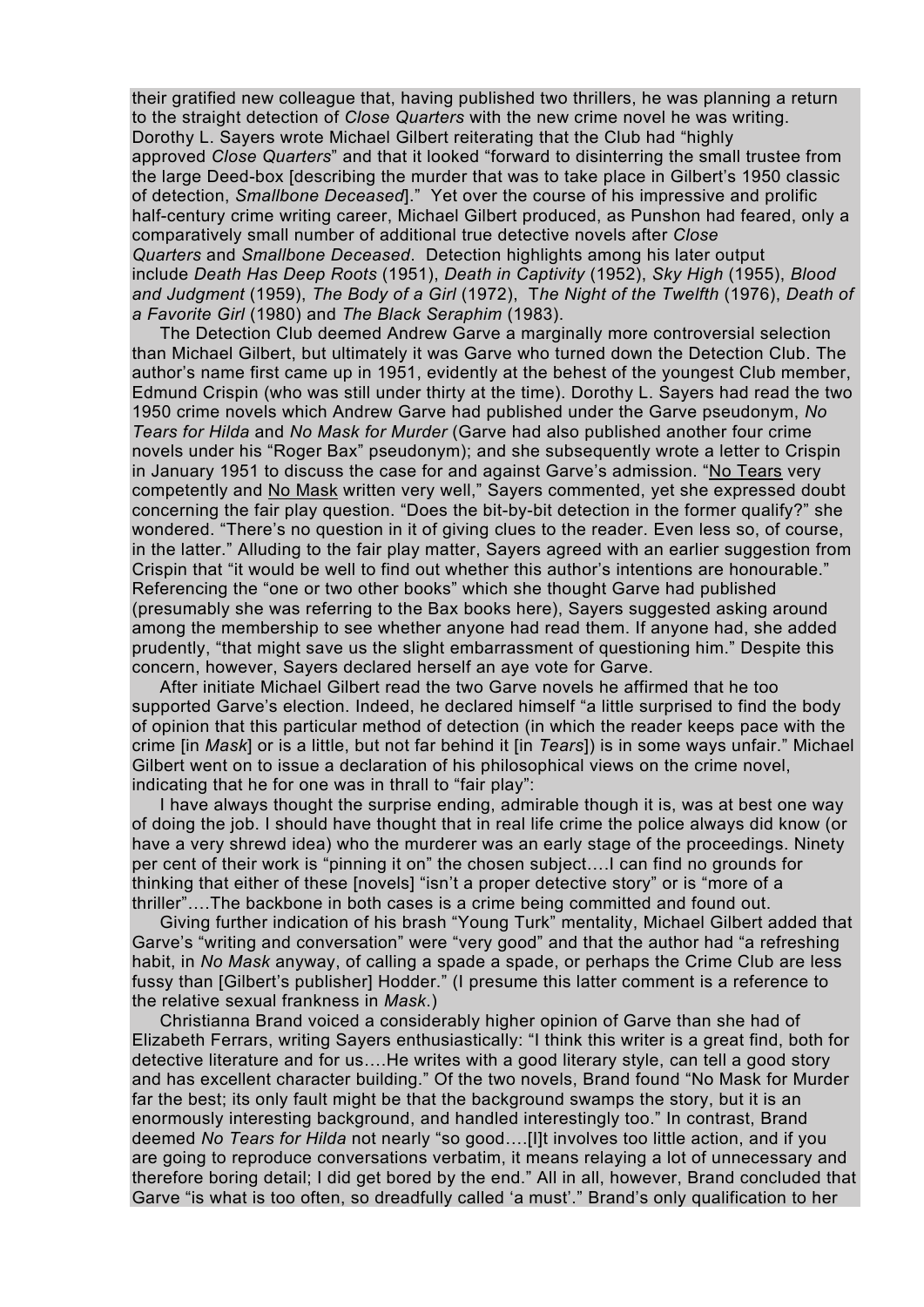praise was that there was "so little detection" in the two novels, but that did not dissuade her from adding another aye vote for Garve's election.

Anthony Gilbert also expressed support for Garve, as did newer member Cyril Hare. In a letter to Sayers concerning Garve, Anthony Gilbert, who seemed to have a keen eye for youthful prospective male mystery writers, noted first that the author was "available and quite young." (He was forty-three at the time.) Secondly, Gilbert informed Sayers that she had read a more recent Garve crime novel, *A Press of Suspects* (1951), and found that it had "excellent background (Fleet Street) and character drawing." It was "not quite a detective story," she allowed, yet it was "a distinguished bit of work and if the other two [*Tears* and *Mask*] pass muster he sounds like an acquisition."

Seemingly making the judgment for Garve a clean sweep, newer member Cyril Hare supported the author as well, although more reservedly. Hare had read both *A Press of Suspects* and *Murder in Moscow* (Garve's other 1951 crime novel under the Garve pseudonym) and deemed them acceptable specimens of crime writing. He particularly praised the "admirable and absolutely authentic Fleet Street background" in *Press,* although he dutifully noted as well that *Press* "is not a qualifier as a detective story, because the reader knows all along who the murderer is and watches the police catch up with him." On the other hand, Garve's *Murder in Moscow* was "a mystery story, though not a particularly subtle one." Still, Hare deemed the book's background "quite firstclass" and declared that "the whole idea—two newspaper men unraveling the truth in the teeth of the USSR police is original and well worked out." Hare rather loftily concluded that "Garve, though a lightweight, has a place in the Club." He declined to read the earlier Garve novels, *No Tears for Hilda* and *No Mask for Murder*, dryly pronouncing "four

detective stories written by the same author altogether beyond my ratio." Garve was invited to join the Detection Club, yet in a shocking twist, as a mystery book jacket blurb might say, he declined the Club's invitation. Why he did so is unclear, although a letter to Sayers from Anthony Berkeley—who apparently was open, for the moment, to the admission of new members—from the next year, 1952, suggests that perhaps the Club struck Garve unfavorably as a snobbish organization. "I met Andrew Garve at a cocktail party this week and spoke him fair," Berkeley informed Sayers in his inimitable lingo. "He seemed to have rather a wrong idea of the Detection Club, and has promised that if he is approached again he will return a different answer." Noting this development in a letter to Anthony Gilbert, a somewhat miffed Sayers declared she had informed Berkeley that it was "up to Andrew G. to approach us, and not for us to write humbly and woo him again." Whoever approached whom first, Garve did indeed become a member of the Club that year.

In his letter to Sayers, Berkeley added that Garve "seems a nice fellow, and not at all puffed up or inflated, though as regards his knives and peas I couldn't say." (In an email to me, crime writer and Detection Club member Peter Lovesey pointed out, in regard to this cryptic reference, that, according to Gladys Mitchell, Ronald Knox had introduced "outrageous bits" into an early version of the Detection Club initiation ritual, including an abjuration concerning table manners: "not to eat peas with a knife or to put our feet upon the dining table.") Like Michael Gilbert, Andrew Garve enjoyed a lauded, prolific crime writing career (he retired from genre writing at age seventy in 1978), but he only sporadically produced true detection. Yet Garve did so enough to win commendation in the mid-1950s from puzzle traditionalist literary critic Jacques Barzun as "the one man who carries on the great tradition of the British detective story by giving it new substance and a new direction." Professor Barzun added pointedly that "Garve…is not lured by the will o' the wisp of making the detective story a real novel: It has always been real and Garve knows what the genre ought to be."

Although it has been claimed that an anti-Semitic Detection Club member initially blackballed Julian Symons from membership, there does not appear to be any surviving material record directly supporting this claim. It is true that there seems to have been a lag between Club members having read Symons and Symons having been invited to join the Club, but why this lag occurred (if it did) is not clear. Expressed concerns about Julian Symons' prospective membership stemmed not from ethnic prejudice but rather from doubts about his writing style, and these doubts were eventually overridden.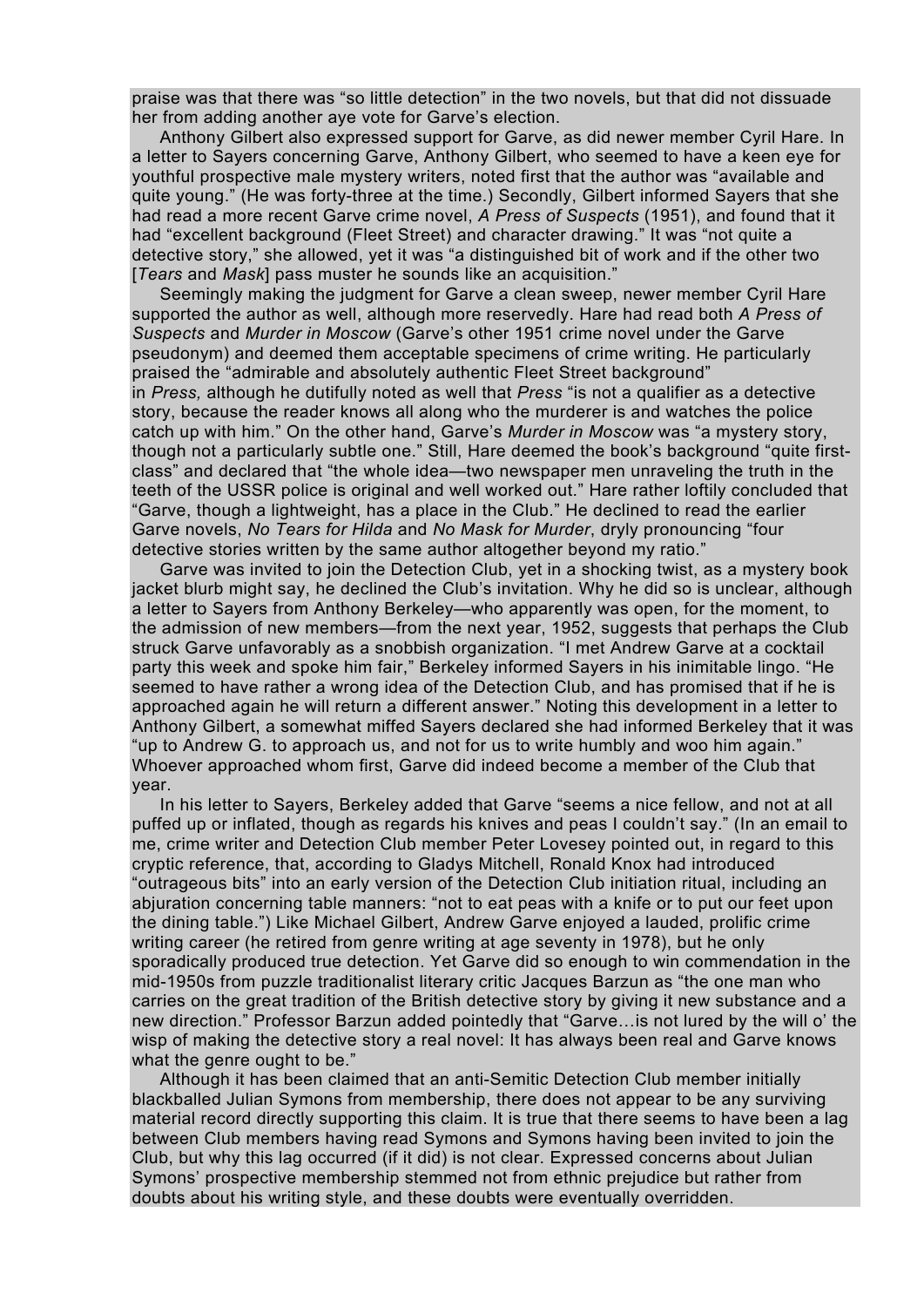In January 1950, Edmund Crispin sent Dorothy L. Sayers his copy of Julian Symons' most recently published crime novel, *Bland Beginning* (1949), along with his apology "for cadging so many cigarettes when we last met." Apparently Anthony Gilbert had earlier suggested Symons as a suitable candidate for membership, based on her reading of his first two detective novels, *The Immaterial Murder Cas*e (1945) and *A Man Called Jones* (1947). According to Sayers, E.R. Punshon had been "rather dubious" about Symons' earlier books, so Symons' third novel, *Bland Beginning* thereupon had been sought. Sayers started *Bland Beginning* and immediately deemed it "an improvement, I think, on the earlier book [*The Immaterial Murder Case*]—not so much in the 'tec part but in agreeableness and clarity. I found it hard to distinguish one unpleasant character from the other in *The Immaterial Murder Case*." In a separate letter to Anthony Gilbert, Sayers commented that she was "now reading and greatly enjoying" *Bland Beginning*. Two days later, she sent the books on to Gilbert, adding her opinion that "*The Immaterial Murder Case* suffers from having a colossal cast of characters, all detestable and indistinguishable. The second book [*Bland Beginning*] is an improvement in these respects, and the twist [Symons] has given to the [John Waynflete] Pollard and [Graham] Carter exposure [of literary forgers Harry Buxton Forman and Thomas J. Wise] is ingenious."

Later that year, in April, *Bland Beginning* made its way to E.R. Punshon. After reading the novel, Punshon wrote Sayers that his opinion of Symons' candidacy had greatly improved:

On the whole I should be inclined to say 'yes,' even though I think the character drawing deplorable and the construction and final explanation a bit shaky. But he does manage to produce a readable story and it is certainly an intelligent and clever book. That is, as regards the 'Bland Beginning' story. 'The Immaterial Murder Case' doesn't appeal to me at all, but it was his first story and the 'Bland Beginning' seems to me to be in a different class altogether.

Punshon added that he had sent the books on to Lord Gorell, a titled Detection Club member utterly forgotten today but for the fact that he served with Agatha Christie as copresident of the Detection Club between 1957 (when Sayers died) and 1963 (when Gorell died). However, Julian Symons did not become a member of the Club until the next year. I have located no record suggesting that, as in Garve's case, membership was initially refused, so is it possible that Symons had been blackballed for a year by an anti-Semitic member, as has been alleged? While sardonically describing a Detection Club meeting to Dorothy L. Sayers ("Lord Gorell brought his dull son….Mrs. Punshon…[was] sitting terribly close to the speakers so as not to miss a word, and sound asleep"), Christianna Brand made an observation suggesting modest prejudice on the part of some Club members, though she did not "name names," as it were: "Julian Symons came on his own and seemed to enjoy it all and made himself very pleasant—a good many mildly anti-Semitic jokes were hurriedly bitten off short and all went well." Sayers herself has been accused of anti-Semitic feeling, although this charge had been disputed. The charge receives no support from my survey of Detection Club correspondence.

The admission of Julian Symons into the Detection Club proved the modern equivalent of the opening of the gates of Troy to a certain hefty wooden horse, at least as far as the traditional mystery order was concerned. Apparently unsuspected by Detection Club members, the year Symons was being considered for Club membership, 1950, he would publish *The Thirty-First of February*, a bleak tale of a policeman's unrelenting persecution of a suspected murderer that was inspired by Dostoyevsky's *Crime and Punishment* and became a landmark in the transition in the mystery genre from the detective story to the psychological crime novel. Certainly the publication of *The Thirty-First of February* did not suggest that Symons sought a career of writing traditional puzzle stories with pleasant characters, but apparently in 1950 no one in the Detection Club was aware of (or, if aware of, was concerned by) the existence of this novel, which was as antithetical to the classical puzzle form as anything John Bingham would write. Symons would spend the next fortyfour years of his life exhorting the righteous cause of the crime novel, his most prominent explicit effort in this regard being his mystery genre history, *Bloody Murder*. Symbolizing the final ascendancy of the crime novel even within the Detection Club, Julian Symons was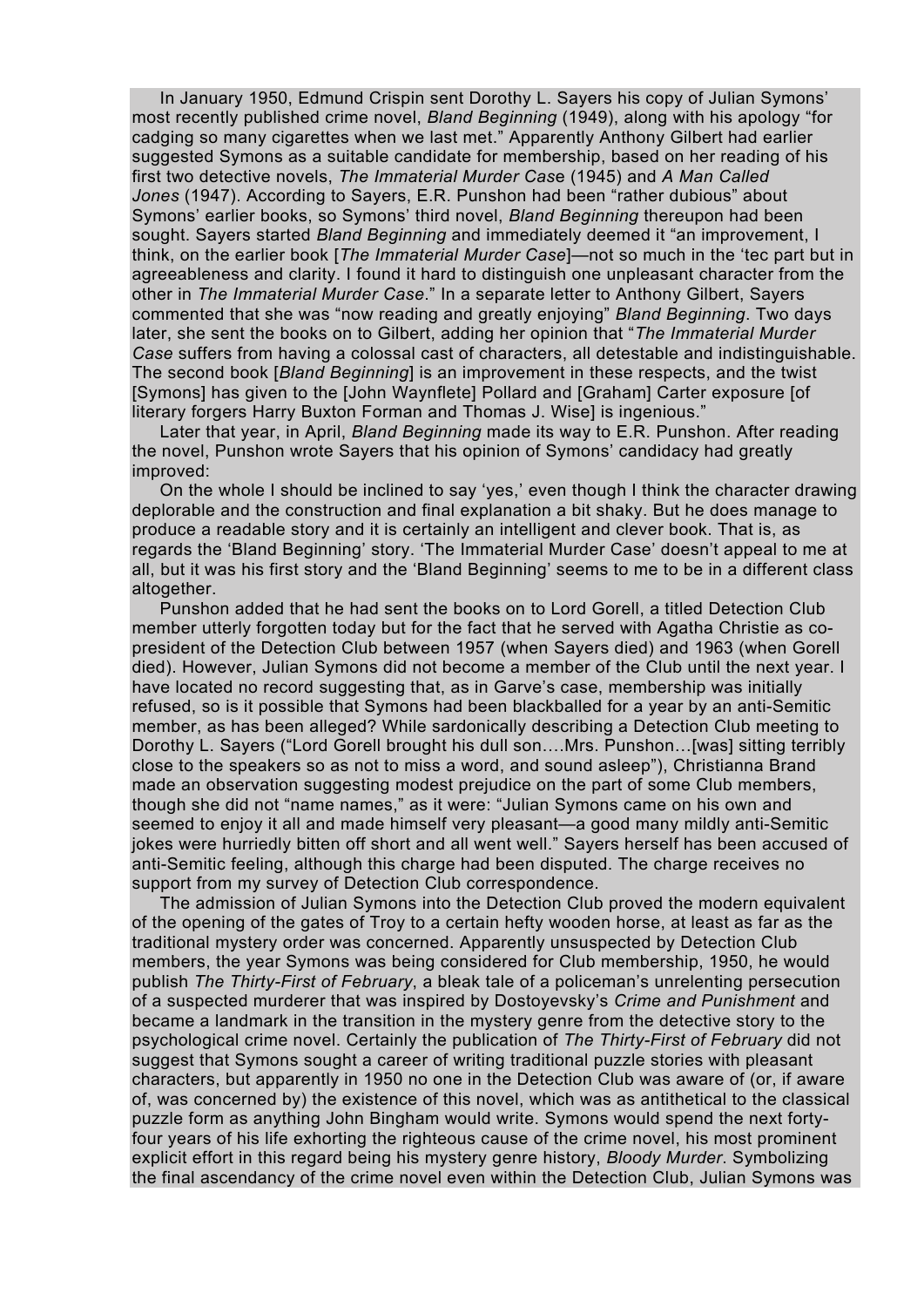chosen to succeed the deceased Agatha Christie as President of the Detection Club upon the latter's death in 1976.

\_\_\_\_\_\_\_\_\_\_\_\_\_\_\_\_\_\_\_\_\_\_\_\_\_\_\_\_\_\_\_\_\_\_\_

## **PART IV: WAS CORINNE'S MURDER FAIR PLAY?**

\_\_\_\_\_\_\_\_\_\_\_\_\_\_\_\_\_\_\_\_\_\_\_\_\_\_\_\_\_\_\_\_\_\_\_

Ironically, the most detailed discussion of any Detection Club candidacy in surviving correspondence from the period concerned not that of the revolutionary Julian Symons, but that of a mostly forgotten, traditional detective novelist named Douglas G. Browne. After Browne's name was raised as a possible Club initiate in 1948, members lengthily debated not only the merit of Browne's writing in his mystery *What Beckoning Ghost?* but also the extent to which the tale truly was "fair play." In the end Browne squeaked through the gate, despite the apathy of some Club members.

The Browne hare was first raised by E. R. Punshon in August 1948 when he espied a copy of *What Beckoning Ghost?* at a bookstore. With the characteristic thrift of an austerity era Detection Club member, Punshon noted in a letter to Dorothy L. Sayers that the book having been "for sale cheap" he had bought it and read it. Finding it "fully up to [the Detection Club] standard," he sent it on to Milward Kennedy for his perusal. Punshon conceded some faults with the tale, however. For one thing, he admitted, "the characterization might be better." Browne, he complained, "depends too much on 'characteristics,' an unfortunate result of Sherlock Holmes' habit of keeping his tobacco in the toe of his slipper, which makes his weaker brother believe that by such tricks you can make a character come alive. An error."

Punshon also asserted that "the detection is a trifle sketchy." To illustrate his point he offered a fateful example which would preoccupy members of the Club for the next several months: the question of whether the murder of the character Corinne in her bath was fairly clued. "I certainly can't believe a woman like this 'Corinne' of the story would go several days without taking a bath, so that her sponge would be 'bone dry,'" reflected Punshon. Nevertheless, the narrative was "good," there was an "exciting climax," and the use of the London sewerage system was "very ingenious" and original, with the villain coming to a "suitably sticky death." Additionally, the book was "thorough and painstaking—a little in the [Freeman] Wills Crofts line." Punshon evidently considered such no-literary-frills puzzlers something of an endangered species within the mystery genre in the late 1940s.

Milward Kennedy read *What Beckoning Ghost?* and then passed it on to Anthony Gilbert. The pair found themselves in agreement that the book was not an impressive effort. In a letter to Dorothy L. Sayers, Gilbert reeled off a long list of the faults, both structural and stylistic, which she found with the tale:

(1) As a detective story it does not carry conviction. There are not many clues, and there are too many red herrings. (2) I don't believe this sequence of events could ever have happened. Take the first appearance of the ghost….Can a man disappear down a manhole cover and close the lid behind him without making a sound? (3) Corinne's death strikes me as quite improbably farfetched. Consider the time element….I don't think Mr. Browne has ever tried drying and dressing a dead woman in a bare ten minutes. [Query: Had Gilbert?— CE.] (4) All of the dumping of bodies in sacks and carrying them down fire escapes strikes me as pure Hollywood. I like crimes that have some foundation in fact. (5) The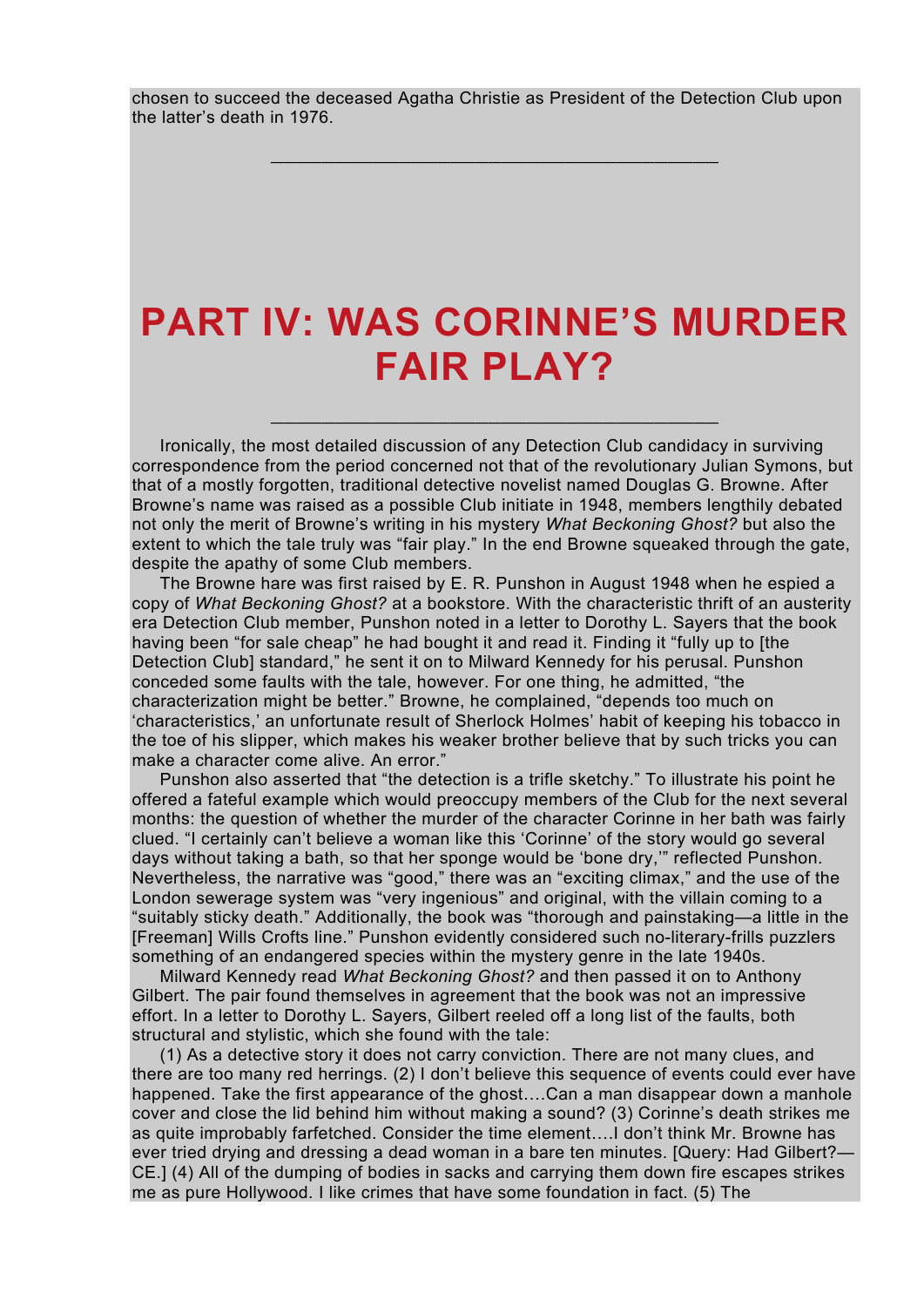characterization is rather exasperating, one gets tired of the satanic aspect of [Harvey] Tuke [Browne's series detective], of eyes like green fire in a white mask, and too many people have lambent glances.

Unsurprisingly, Anthony Gilbert agreed with Milward Kennedy that more should be seen of Browne's work before the Club voted him in as a new member.

After reading *Ghost* for themselves, Dorothy L. Sayers and Christianna Brand joined in the debate with great gusto. Along with Anthony Gilbert, Sayers became rather strikingly fascinated with the question of the logistics of Corinne's bathtub murder. Overall, Sayers explained in a letter to Milward Kennedy, she was favorably disposed toward Browne. She found the author's detective "a patent imitation of Carr's Sir Henry Merrivale" [surely Sayers meant Carr's Henri Bencolin—CE]; yet otherwise she deemed the characterization "pretty satisfactory." Additionally the culminating sewer chase was "written with that vivid particularity which comes of good local knowledge" and was "very exciting." Concerning the true nature of Corinne's demise, Sayers thought that Browne's clues were fairly laid. She elaborated on this point at some length:

As regards the bath-sponge, E. R. Punshon isn't being quite fair. The author doesn't say the girl hadn't had a bath for three days, but that she hadn't used the immense sponge for three days, but had probably only "lain about and soaked." That, I think, is possible. I find myself that an over-big bath-sponge is sometimes a nuisance, and we might not bother to use it….It would have been better to mention that there was, in addition, a small Turkish face sponge, or a face-cloth or what not….Also it was perhaps an error to call the sponge bone dry—though it might well have been drier than 48 hours would warrant. "Practically" bone-dry would have been better. I will soak my big sponge and see.

As Sayers went and soaked her big sponge, Anthony Gilbert penned a reply in which she declared that, as regarded Corinne's bathtub drowning and the murderer's treatment of her dead body, she for one was having none of it, believing as she did that the whole sequence was absurd:

The husband is out of the room for ten minutes. During that time he has to drown his wife, remove her from the bath and dry her (no easy job when it is a dead body); he has to dress her in the underclothes and stockings she has previously been wearing, and fine evening stockings take some time to put on properly on dry and living legs; he has to get her into a coat and skirt and some sort of blouse and dump her in the cupboard. He does all this dressing without dislodging the bathing cap and apparently without getting himself wet beyond his shoes….And surely, surely there would have been water on the bathroom floor, more than could be accounted for by a flung sponge.

Christianna Brand was not quite so hostile to *Ghost* as Anthony Gilbert. While Brand deemed the book "on the whole very dull" with "too much talk" and cold, insufficiently delineated characters, she nevertheless asserted that the murder "plan was ingenious and well worked out" and that the "clues were very fairly sprinkled" over the pages. As to the matter of poor Corinne's bathtub liquidation, Brand admitted with mock ruefulness: "My sponge is nylon, so experiments were useless." She agreed with Gilbert and Kennedy that "further research into Mr. Browne's works" was merited. If such further research was taken (Browne had written two earlier Harvey Tuke detective novels, *Death Wears a Mask* and *Too Many Cousins*, as well as seven earlier, Tukeless crime tales), it must have produced a result favorable to Browne, for the author was admitted to the Club the next year, in 1949. But it had by no means been a sure thing.

Of the postwar initiates discussed so far, Andrew Garve was the last admitted, due to his initial rejection of the invitation to join that the Detective Club had extended to him. However, another individual who so far has gone unmentioned here, Eric Ambler, also joined the Detection Club the same year as Garve (1952), having just published, after an eleven year lapse, another genre novel, *Judgment on Deltchev* (1951). I have located no mention of Ambler in surviving letters of Detection Club members, so have no way of knowing whether his candidacy was considered controversial at the time. Yet a good case can be made for his admission to the Club, even on traditional fair play grounds.

The fact that Eric Ambler is known as a spy novelist—most authorities view him as the main founder of the modern, more realistic espionage tale—could lead one to think that Detection Club members might well have balked at his admission. Yet some of Ambler's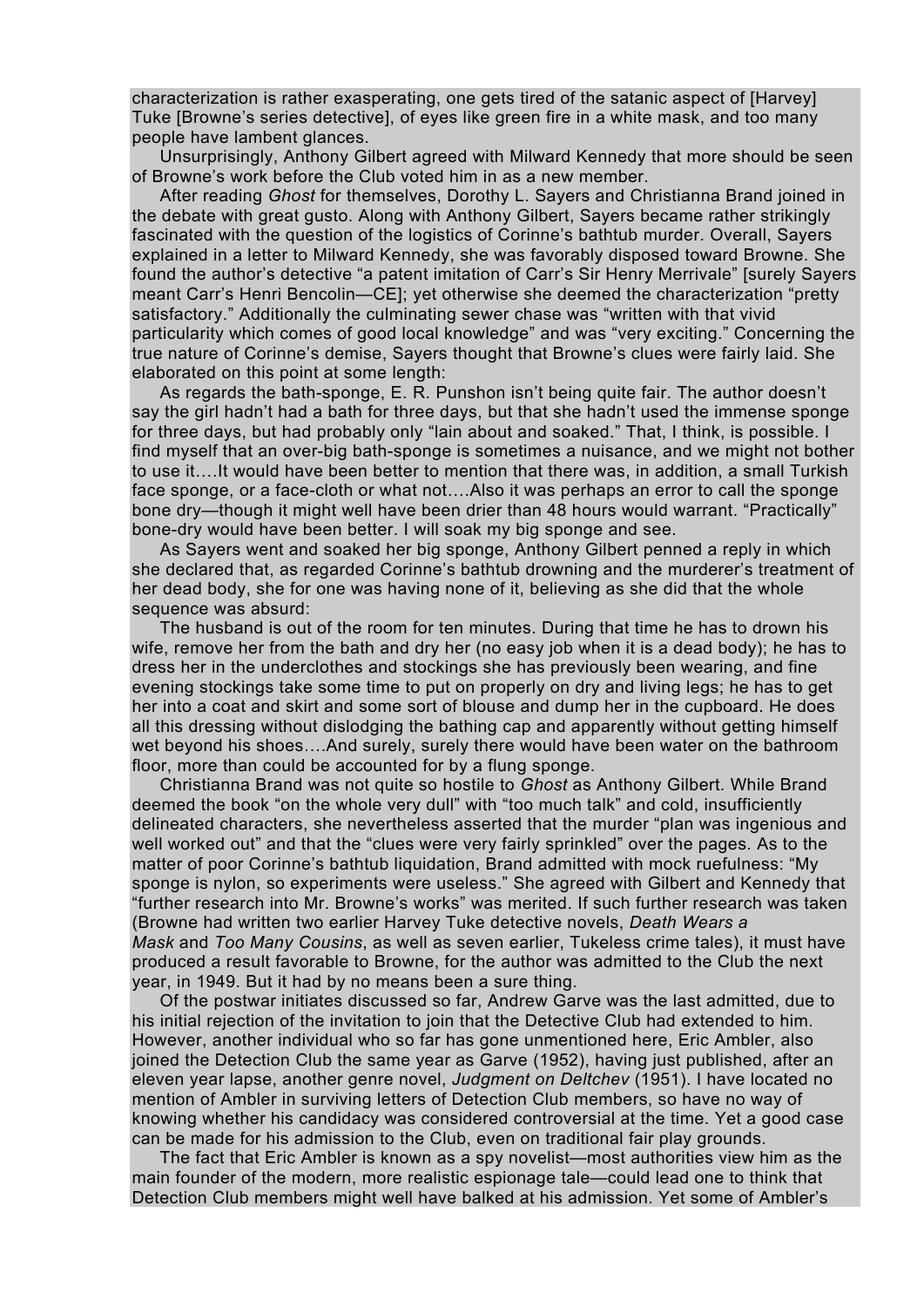pre-1952 novels have elements of detection in them, most notably his acknowledged genre masterpiece, the extremely sophisticated *A Coffin for Dimitrios* (1939) (in the UK, *The Mask of Dimitrios*). In *Dimitrios*, the protagonist, Charles Latimer, is an English mystery writer who confronts real murder for the first time in his life and determines to investigate it himself. Although quite a successful detective novelist ("From the great army of university professors who write detective stories in their spare time, Latimer soon emerged as one of the shamefaced few who could make money at the sport"), Latimer is ironically exposed as not the most coruscating of amateur detectives. However, with an Inspector French-like doggedness he diligently investigates his real life problem and his investigation produces deductions along the way, some of them correct. Most strikingly, Ambler unveils a well-laid, classical and pivotal twist near the end of the tale. Moreover, the reflections on detective fiction which Ambler scatters throughout the novel are amusing and sometimes profound.

Especially droll is Ambler's Turkish policeman, Colonel Haki, a self-confessed addict of Anglo-American detective fiction: "I get all the latest *roman policiers* sent to me from Paris," Col. Haki tells Latimer. "I read nothing by *romans policiers*. I would like you to see my collection. Especially I like the English and American ones. All the best of them are translated into French. French writers themselves, I do not find sympathetic. French culture is not such as can produce a *romans policier* of the first order." Yet Ambler's observations on the nature of detective fiction frequently are fascinating as well. "Here was a real murder," Latimer thinks:

Not neat, tidy book-murder with corpse and clues and suspects and hangman, but murder over which a chief of police shrugged his shoulders, wiped his hands and consigned the stinking victim to a coffin. Yes, that was it. It was real. Dimitrios was or had been real. Here were no strutting paper figures, but tangible evocative men and women….The worlds of escape, the fantasies you created for your own comfort were well enough if you could live within them. But split the membrane that divided you from the real world and the fantasies perished. You were free and alive, but in a world of frustration.

As the author of at least one great masterpiece of mystery, *A Coffin for Dimitrios*, Eric Ambler was more than qualified for Detection Club membership, in my opinion, and evidently Detection Club members recognized this truth as well. Possibly Julian Symons, admitted to the Detection Club the previous year and a lifelong admirer of Ambler's realistic spy fiction, helped usher Ambler into membership. Even the notoriously cantankerous Anthony Berkeley had highly praised Eric Ambler in his 1930s crime fiction reviews, however. In them Berkeley declared that Ambler would elevate the thriller to the level of literature, just as Dorothy L. Sayers had the detective story. Yet Julian Symons pointed out in his 1972 genre survey, *Bloody Murder*, that Ambler's "thrillers," particularly *A Coffin for Dimitrios*, were graced as well with the intricate construction of the best detective novels. Ambler "showed from the beginning a high skill, which became mastery, in the construction of plot," he noted.

Despite the satire which he directed at Latimer in *A Coffin for Dimitrios*, Ambler himself was not hostile by any means to detective fiction, so it seems unlikely that he would have been perceived as provokingly hoity-toity by Detection Club members. In his 1985 memoir, *Here Lies*, the author modestly recalls that he started writing spy thrillers rather than detective fiction in part out of a recognition that he could not "hope to match the Golden Age ingenuities of crime novelists [and Detection Club members] like Anthony Berkeley and John Dickson Carr." Additionally, in his 1991 collection of short stories, *Waiting for Orders*, Ambler notes that in the 1930s he "had read the great masters of the [detective fiction] genre, admired their fearsome ingenuities and enjoyed the literary parlor game they had made of their creation."

In fact Ambler published six detective short stories—complete with a colorful, mannerism-prone series detective, the refugee Czech policeman Dr. Jan Czissar—in 1940, the year after the appearance of *A Coffin for Dimitrios*. Although the stories are slight, the narratives are charming and each offers readers examples of true fair play detection. (The cleverest of the group is, perhaps, *The Case of the Overheated Service Flat*.) Eager to get things right in *The Intrusions of Dr. Czissar*, as the series was named, Ambler purchased the two-volume *Taylor's Principles and Practice of Medical Jurisprudence*. "Any approach of mine to the puzzle problem was bound to be less fanciful [than that of the great genre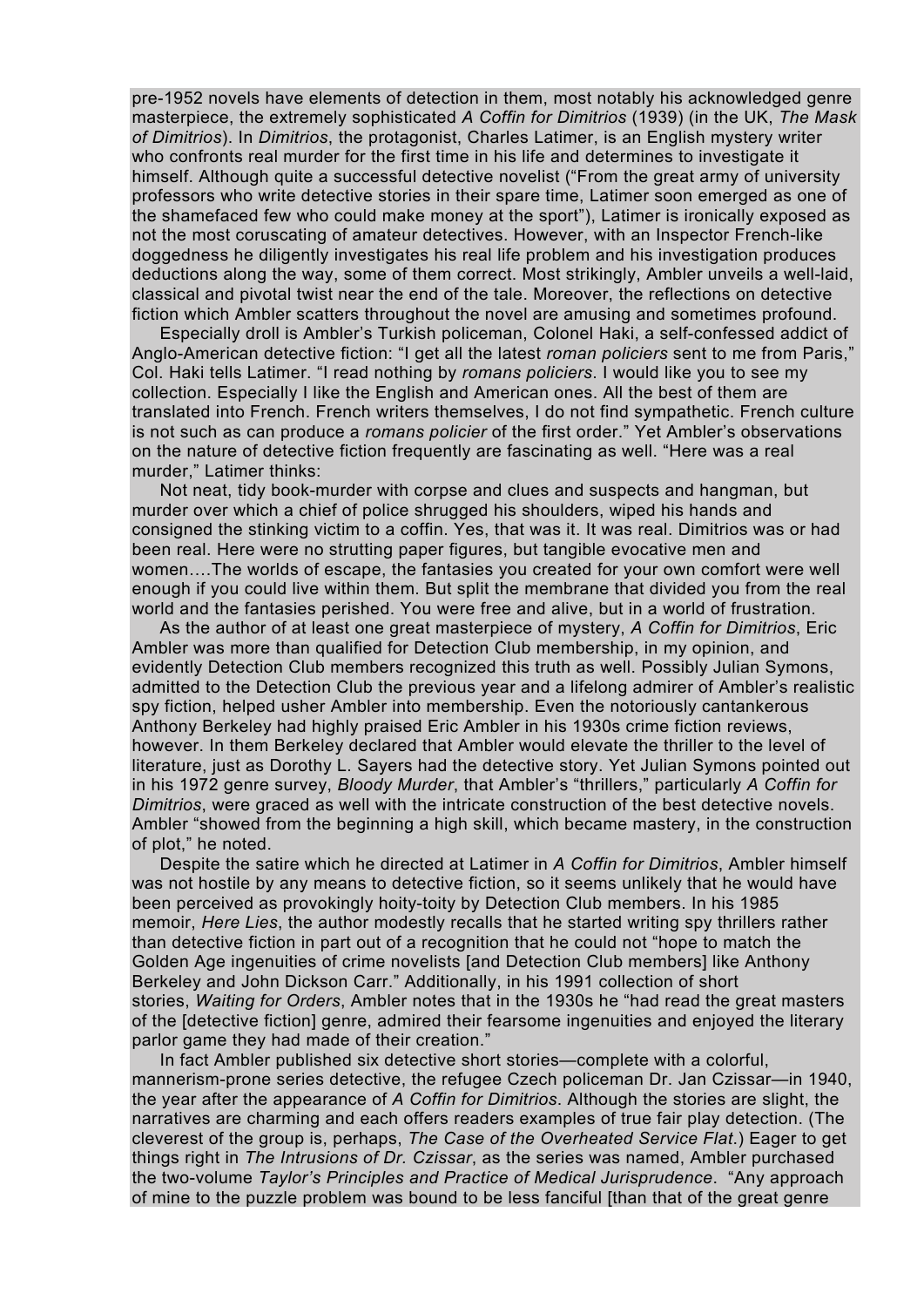masters], but at least it could be workmanlike," recalled Ambler. "I must not disgrace myself by cheating the reader. The plots must work." Happily, Ambler found that a "couple day's browsing [in *Taylor's*] gave me the technical material for six cosy little murder mysteries; six little puzzles with six solutions that could be explained briefly and without elaborate dissection of alibis."

In combination with his great crime novel *No Coffin for Dimitrios*, his considerable worldwide critical reputation and his own clear admiration for detective fiction, Eric Ambler's *The Intrusions of Dr. Czissar* likely made the author's admission into the Detection Club a sensible call for members. Yet the embrace of Eric Ambler by the Detection Club undeniably was a pivotal moment in the Club's history, for the author was most often categorized as a spy novelist or, more shocking yet, a writer of "thrillers"; and he had contributed much more to the thriller genre than to detective fiction. Intriguingly the first genre novel penned by Ambler after his admittance to the Detection Club was *The Schirmer Inheritance* (1953), the plot of which revolves around a dispute over a will and confusion over identities—devices which could have come straight out of a Golden Age classical puzzle mystery. There also is investigation on the model of *A Coffin for Dimitrios*, although there is no grand fair play twist in *Schirmer* as there is in *Dimitrios*.

Over time, particularly after the death of Dorothy L. Sayers in 1957, the Detection Club would further relax its old fair play requirement, originally erected to fence off the detective novel from the ostensibly lowly thriller. Finally the fair play rule was set aside as a fixture of the Detection Club oath in the 1960s. But although this action marked a dramatic change for the Club, its seeds had been planted much earlier, arguably as far back as the organization's inception in 1930. While Detection Club members in the postwar years resisted setting aside the fair play requirement for membership, in practice if a prospective member was perceived to be a particularly talented writer, they seeming willing to bend—if not break—the rule. Far from being an artistically hidebound organization, the Detection Club in this period actually proved creatively receptive of new members. The Club's old guard may have genuinely cared how fairly Corinne's ghastly bathtub demise had been clued, but when it came down to bloody tacks the matter of the shaky commitment to the principle of fair play of crime writers like Andrew Garve, Julian Symons and, presumably, Eric Ambler was allowed rather to slide. Such a stance should not be surprising from an organization with many members who themselves had challenged rigid genre orthodoxy in the heyday of their own work and who realized that for the Club to survive in the postwar world of the "crime novel" no small measure of critical flexibility in evaluating prospective initiates was required.

#### *Note:*

*For the surviving Detection Club correspondence, see the Dorothy L. Sayers Papers, Marion E. Wade Center, Wheaton College. The Dorothy L. Sayers letters held at Wheaton College are copyright David Higham.*

https://crimereads.com/the-detection-club-and-the-mid-century-fight-over-fair-play-in-crime-fiction/